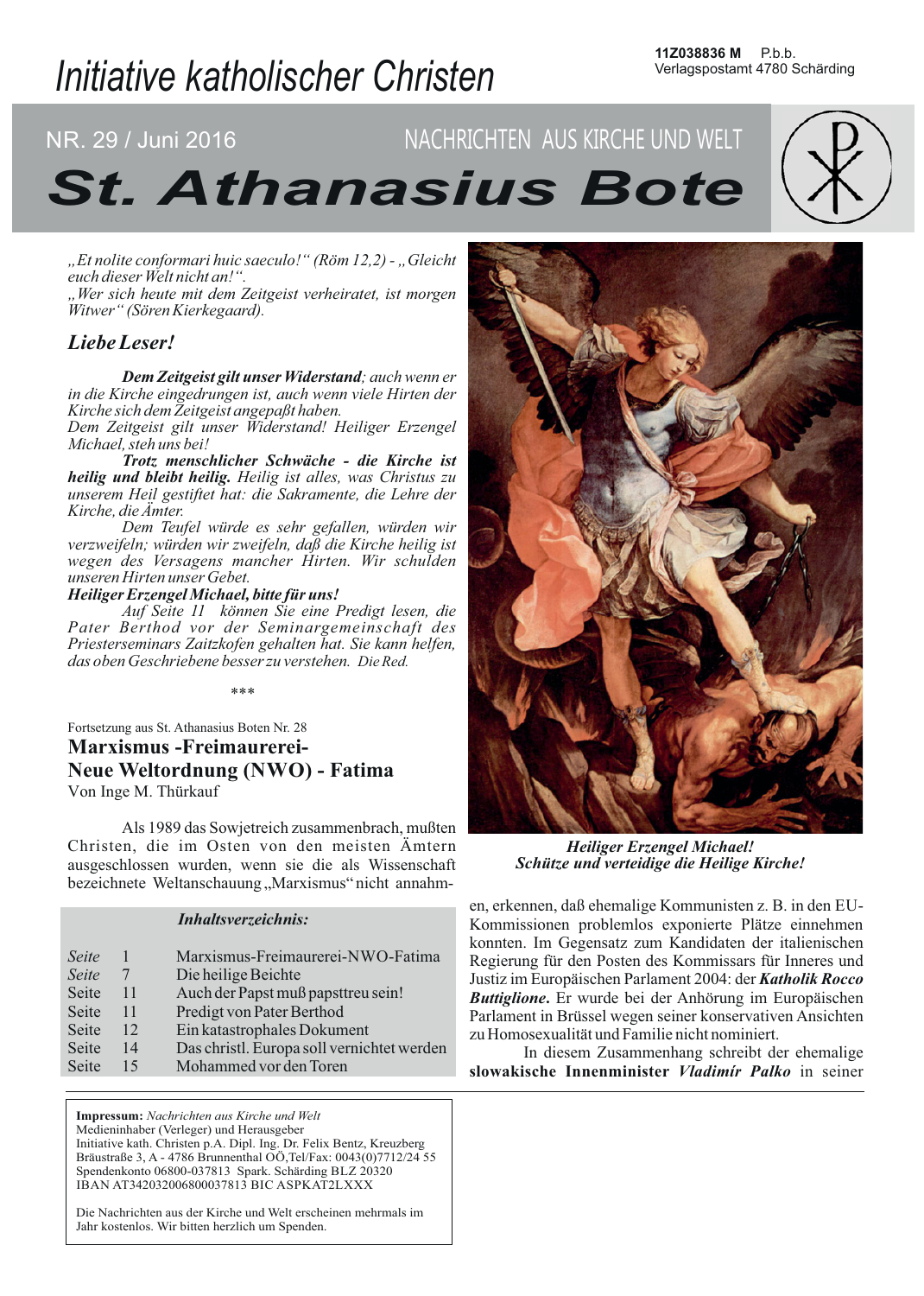hervorragenden Analyse "Die Löwen kommen" über den Wendepunkt, mit dem im Westen sich eine neue Ära anbahnte: die westliche Linke begann "die gleiche Position zu vertreten, wie sie kurz davor noch im kommunistischen Osten von den Linken propagiert worden war: Das hat zur Folge, daß ein Katholik, der sich unbeirrt zu seinem Glauben bekennt, im freien Westen nicht geeignet ist, eine politische Funktion zu übernehmen. Es ist augenfällig geworden, daß der katholische Glaube, wenn er offen bekannt wird, politisch disqualifiziert."1) Die aus den sowjetischen Staaten entlassenen Bürger waren noch lange der Meinung, der Marxismus sei im Westen verfemt, bis sie feststellen mußten, daß er im Gegenteil eine in der westlichen Welt anerkannte und akzeptierte Ideologie gewissermaßen als Marxismus light wiedererstanden ist. Die Botschaft für die Christen ist somit eindeutig: Kommunisten aus der ehemaligen Sowjetunion sind in der EU akzeptiert. Die Christen im Westen aber haben mit dem Fall Buttiglione zur Kenntnis nehmen müssen, daß es auf EU-Ebene ein neues Gesetz gibt, und das heißt: "Lieber Kommunist als Christ".2)

Als Meilenstein auf dem Weg der allmählichen Ausgrenzung des christlichen Glaubens aus der politischen Diskussion kann die Rede des demokratischen Präsidentschaftskandidaten John F. Kennedys 1960 in Houston gesehen werden. Keiner der 34 Präsidenten vor ihm war Katholik. Die Vereinigten Staaten von Amerika standen in der Tradition des Protestantismus. Die besorgte Frage der Amerikaner war nun, ob der zukünftige Präsident sich auch in seiner Politik nach den Vorgaben der katholischen Lehre richten würde? Um die Nichtkatholiken unter den Wählern zu beruhigen, wählte Kennedy eine Formulierung, die Jahrzehnte später noch spürbare Auswirkungen hatte. Er sagte: "Ich glaube an ein Amerika, in dem die Trennung von Kirche und Staat absolut ist... Ich glaube an einen Präsidenten, dessen religiöse Ansichten seine private Angelegenheit sind. Diese Ansichten zwingt er dem Volk nicht auf, und das Volk zwingt sie ihm nicht als Vorbedingung für das hohe Amt auf".3) Um seinem Wunsch zu genügen, das hohe Amt des Präsidenten der Vereinigten Staaten zu erhalten, vertrat er den kurzschlüssigen Gedanken, daß die Politik ihre Ansichten dem Volk grundsätzlich nicht aufzwingen würde. Wie die Geschichte jedoch zeigt, beeinflußt jede Gesetzesänderung einen Teil der Bevölkerung, da nie alle Bürger die Entschlüsse der Politiker voll akzeptieren.

Um diesen Sachverhalt besser zu verstehen, soll der katholische Politiker und Historiker Hilaire Belloc genannt werden, der für das britische Parlament im anglikanischen England kandidierte. Er trat mit einem Rosenkranz vor die Wähler mit den Worten: Ich bin ein Katholik. Wenn es möglich ist, gehe ich jeden Tag zur Messe. Wenn es möglich ist, falle ich auf die Knie und bete. Wenn Sie mich wegen meiner Religion ablehnen, danke ich Gott, daß er mich vor der Schande verschont hat, ihr Vertreter zu sein. Der Mann wurde gewählt.

Das Beispiel Kennedys, seine religiösen Ansichten lediglich als privat zu betrachten, hatte verhängnisvolle Folgen. 1984 ging es um die Frage der Abtreibung. Der New Yorker Gouverneur Mario Cuomo betonte, daß er als Katholik die Abtreibung zwar nicht billige...daß er diese

Meinung als Gouverneur jedoch nicht vertreten würde, weil in seinem Land auch Nichtkatholiken und Ungläubige lebten, die dies anders sehen könnten. Die Konsequenzen dieser irrigen Haltung traten einige Jahre später zu Tage: Sein Sohn, ebenfalls Katholik und sein Nachfolger, setzte 2011 die Anerkennung der Homo-"Ehe" durch. Es sind immer viele kleine Schritte nötig, um zu den großen Zielen zu gelangen, sowohl für das Gute wie für das Gegenteil.

Der katholische Präsidentschaftskandidat Rick Santorum erkannte den Pferdefuß in der Rede J. F. Kennedys und unterzog ihn bei seinem Wahlkampf 2012 einer harschen Kritik. Diese Rede suggeriere, daß gläubige Christen in der Politik nichts zu suchen hätten. "Was ist das für ein Land, in dem behauptet wird, nur Ungläubige könnten im öffentlichen Leben wirken und ihre Agenda durchsetzen?"4) Wie bekannt, wurde Obama wiedergewählt. Politiker, die in völligem Widerspruch zur Lehre der Kirche exponierte Ämter ausüben, sind heute in der Mehrzahl.

Es besteht kein Zweifel, es fand eine gesellschaftliche Unterwanderung des Westens gegen dessen geistige Grundlagen statt, und zwar unter dem maßgeblichen Einfluß der Kritischen Theorie der Frankfurter Schule. Sie leitete eine kulturrevolutionäre Veränderung in die Wege, die als ein mephistotelischer Geist entlarvt werden kann. Goethe hat dieses Phänomen in seinem "Faust" beschrieben: "Ich bin der Geist, der stets verneint! Und das mit Recht, denn alles, was entsteht, ist wert, daß es zugrunde geht...so ist denn alles, was ihr Sünde, Zerstörung, kurz das Böse nennt, mein eigentliches Element." Diese Stelle war eines der Lieblingszitate von Karl Marx.

Der antichristliche Einfluß der Frankfurter Schule auf Politik, Gesellschaft und Wissenschaft ist bis heute richtunggebend, insbesondere für die sozialdemokratisch-ökologische Politik und darüber hinaus für die political correctness in den Medien. Kein Winkel des Kommunikationswesens wurde von der subversiven Infiltration verschont.5)

- Nicht wenige Forderungen, die Karl Marx und Friedrich Engels 1848 im "Kommunistischen Manifest" beschrieben haben, sind im Westen umgesetzt worden:

- In fast allen westlichen Ländern gibt es eine progressiv ansteigende Einkommensteuer.

- In allen Ländern wird das Geldwesen von einer Zentralbank betrieben, die vom jeweiligen Staat eine Monopollizenz zum Gelddrucken erhalten hat.

- Steuerfinanzierter Unterrichtszwang gibt es fast überall, in Deutschland sogar Schulzwang.

- Das Erbrecht ist zwar nicht abgeschafft, aber Erbschaftssteuern heben die Verfügungsgewalt des Erblassers zum Teil auf.

- In allen Ländern greift der Staat entweder mit Besteuerungen, Subventionen, Förderprogrammen oder Regulierungen oder mit allem zusammen in das Wirtschaftsgeschehen ein.

- Es herrscht der Trend, möglichst alle Erwachsenen in das Berufsleben zu zwingen - durch Steuern, die private Rücklagen erschweren oder unmöglich machen und die dazu führen, daß das Einkommen einer Person nicht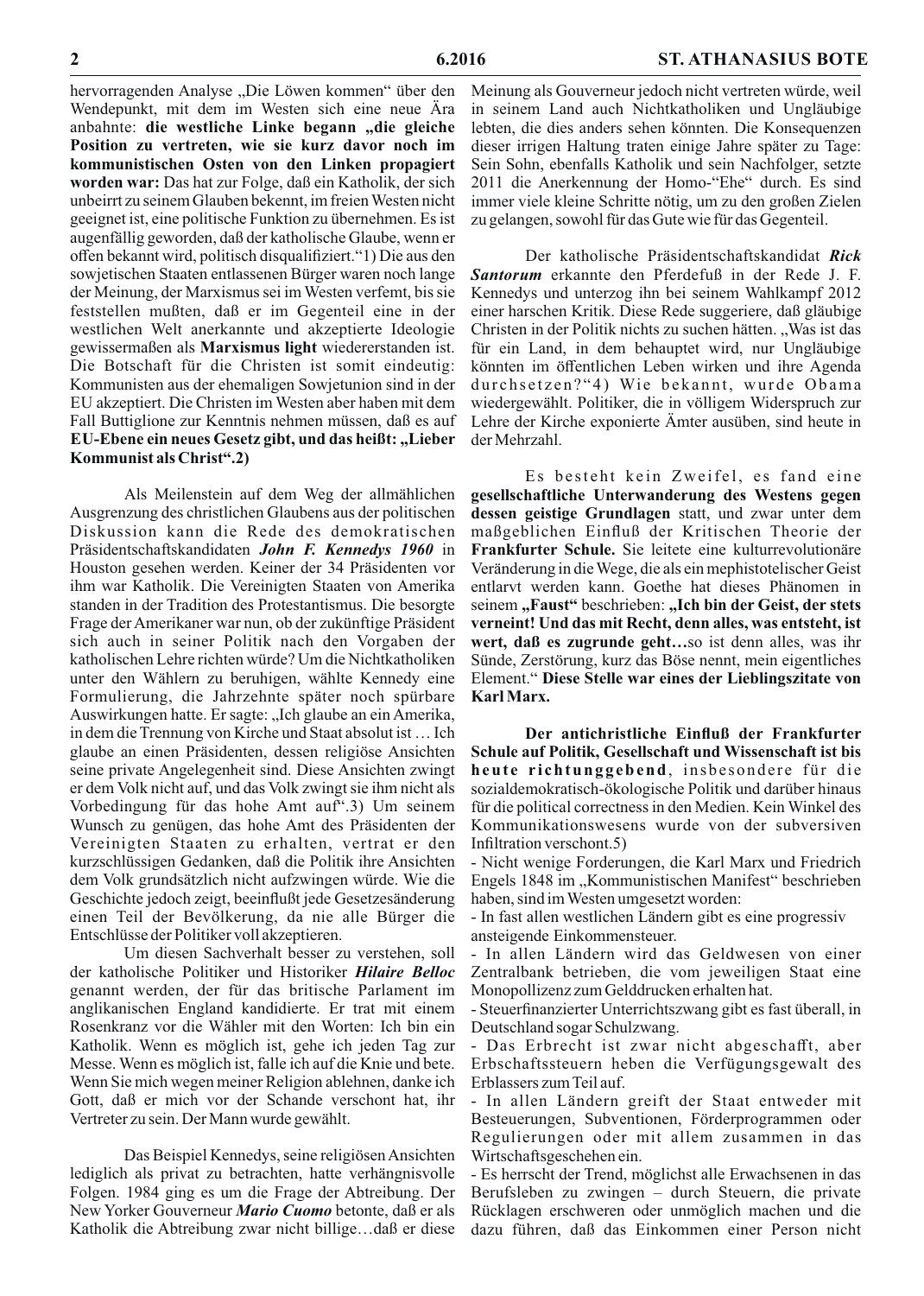ausreicht, um eine Familie zu ernähren.

- Verschwendung öffentlicher Gelder, so daß für die staatliche Rente wenig übrigbleibt.

Viele Menschen glauben heutzutage immer noch sie lebten in einem kapitalistischen System. Doch ungeachtet des Zusammenbruchs der Sowjetunion weist die Grundtendenz unserer Zeit in Richtung Kommunismus.6) Für den Westen wurde lediglich die Strategie geändert, die besagt: die Umwälzung ist hier nicht wirtschaftlich zu erlangen, sondern nur politisch-kulturell, d. h. das Denken muß bis in die Wurzel umgewandelt werden. Film, Theater, das Aufkommen des Kinder- und Jugendtheaters (z. B. Grips-Theater Berlin), Fotographie, Malerei waren die Steigbügelhalter zu dramatischen Veränderungen im kulturellen Bereich.

Getreu der leninistischen Parole von der permanenten Revolution bildete sich hier im Westen ein neuer homo sovieticus, wie der russische Dissident Alexander Sinowjew seine Wortschöpfung genannt hat. Sie beschreibt auf sarkastische Weise, wie sich Menschen in der Sowjetunion unter dem herrschenden System zum Negativen veränderten. Die Frankfurter Schule spricht vom neuen Menschen als dem homo communicativus, der seine Identität nicht mehr seiner Familie verdankt, er identifiziert sich nicht mit Vater und Mutter, sondern mit Kommunikationspartnern in der Kindertagesstätte, in der Ganztagsschule. Er bindet sich nicht mehr an Glaubensinhalte oder Werte, auch nicht an bestimmte Moral- oder Gesetzesnormen wie etwa die Zehn Gebote oder die Normen des Strafgesetzbuchs.

#### Die Unterwanderung der Kirche

Dies zeigt eines nur allzu deutlich: Die Feinde der Kirche im Westen haben die Axt an der Wurzel angesetzt, d. h. sie brachten den Glauben ins Wanken, in dem sie die katholische Kirche unterwanderten. Dem italienischen Philosophen marxistischer Prägung und Mitbegründer der kommunistischen Partei Italiens, Antonio Gramsci, (1891-1937) war klar, daß im Westen die Revolution am bestehenden bürgerlichen Wertekanon scheitern würde, daher setzte er auf Untergrabung und Zerstörung jener Werte, die eine bürgerliche Kultur aufrechterhielten, und das war für ihn das Christentum. Die Arbeiter seien für die notwendige revolutionäre Umgestaltung der Gesellschaft nicht zu gewinnen, wenn sie weiterhin an ihrem katholischen Glauben festhalten, davon war er überzeugt. Dieser müsse ihnen ausgetrieben werden.

Das 19. Jahrhundert gab die Vorlagen, um den Blick des Menschen wegzulenken vom ewigen Ziel, nicht nur durch die materialistische Denkweise des Marxismus, sondern auch durch *Darwin* mit seinem Werk "Über den Ursprung der Arten", das der Entwürdigung des Menschen die wissenschaftliche Begründung verschaffte: der Mensch sei nicht göttlichen, sondern tierischen Ursprungs. Als ob dies wissenschaftlich zu beweisen wäre. Marx und Engels begrüßten dieses "missing link", das ihnen Darwin zur materialistischen Erklärung der Welt mit seinen Ideen anbot. In ihrem Briefwechsel jubeln sie geradezu, dass durch Darwins Theorie die "Teleologie endgültig kaputt"7) sei, d. h. die Zielgerichtetheit auf das Übernatürliche, auf Gott sei mit Darwins Theorie erledigt oder kaputt, wie Marx und

Engels sich ausdrückten. Es gab nun eine wissenschaftliche Erklärung dafür, daß Gott "hinausgeworfen werden kann". Darwins Buch "dient mir als Grundlage in der natürlichen Auslese für den Klassenkampf in der Geschichte", schrieb Marx später.

Marx und Darwin sind die Urheber jener antichristlichen Ideen, von denen die Welt seit über einem Jahrhundert beherrscht wird. Unterstützt werden sie von einer Gruppierung, die ebenfalls im 19. Jahrhundert begann ihren Hass gegen die Kirche, vor allem ihre Unterwanderung unverhohlen zu manifestieren: die Freimaurerei. Hier von einer Verschwörungstheorie zu reden, hieße die Augen verschließen, vor den zerstörerischen Mächten, die heute offengelegt sind.

Kein Geringerer als Graf Metternich (1773-1859) offenbart in seinen Briefen den lenkenden Einfluß der Hohen Venta auf sämtliche im 19. Jahrhundert agierenden revolutionären Bewegungen. Die Hohe Venta oder Alta Vendita war der oberste Zweig der italienischen Freimaurerei, der Carbonari, und die Fortsetzung des Illuminatenordens. Der führende Kopf der Alta Vendita schrieb unter dem maurerischen Pseudonym Nubius und erklärte am 3. April 1844: "... um sicher zu stellen, daß ein Papst, wie wir ihn wünschen, auf den Thron kommt gilt es "zunächst, eine Generation heranzubilden, die der von uns erträumten Regierung würdig ist." Und nun eine Äußerung, die unsere gegenwärtige Zeit in erschreckender Deutlichkeit beleuchtet: "Lasst die Greise und Menschen reifen Alters beiseite; geht zur Jugend und, wenn es möglich ist zu den Kindern. Verbreiten wir das Laster unter den Massen. sie sollen es mit allen fünf Sinnen aufnehmen ... Züchtet lasterhafte Herzen heran, und ihr werdet keine Katholiken mehr haben. (In die Gegenwart umgesetzt: Sexualerziehung schon in der Kita und Grundschule.) Haltet den Priester von der Arbeit am Altar und von der Tugend ab, versucht, seine Gedanken und seine Stunden mit anderen Dingen zu erfüllen (z. B. mit Gemeinderatssitzungen ohne Ende) ... Was wir in Angriff genommen haben, ist die Verderbnis im großen, die Verderbnis des Volkes durch den Klerus und des Klerus durch uns, jene Verderbnis, die es uns ermöglichen muß, die Kirche zu begraben....Ist euer Ruf erst einmal in den Kollegien, in den Gymnasien, an den Universitäten und an den Seminaren gefestigt, habt ihr erst einmal das Vertrauen der Lehrer und der Studenten gewonnen, dann sorgt dafür ... daß sie eure Gesellschaft begierig suchen.

Ihr werdet eine Revolution in Tiara und Chormantel predigen, die mit dem Kreuz und dem christlichen Banner marschiert, eine Revolution, die nur einer geringfügigen Anfachung bedarf, um alle vier Ecken der Welt in Brand zu stecken. ... Unser letztes Ziel ist dasjenige Voltaires und der Französischen Revolution, die endgültige Vernichtung des Katholizismus, ja der christlichen Idee überhaupt".8) Am 15. Januar 1881 veröffentlichte das Blatt "Le Journal de Genève" eine Unterredung eines Pariser Korrespondenten mit einem Abgeordneten. Dieser sagte: "Was wir durchführen, ist die permanente Belagerung des römischen Katholizismus... Wir wollen ihn zur Kapitulation zwingen oder zerbrechen.9) Adam Weishaupt, der Gründer des Illuminatenordens folgert: "Mit den Kirchenvertretern befinden sich das Volk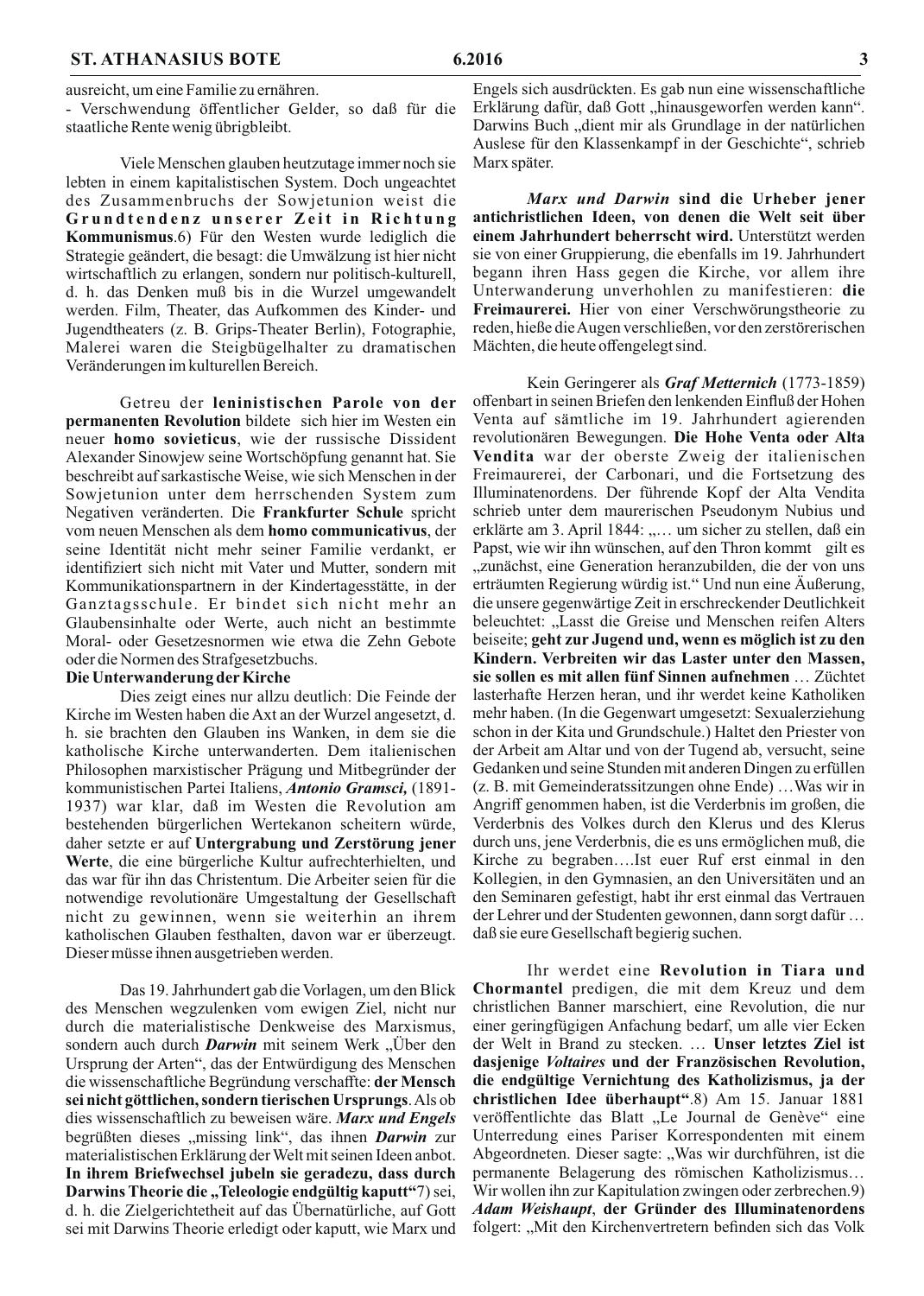und die gemeinen Leute in unseren Händen."10)

Wenn wir die Lage der Welt und der Kirche objektiv betrachten, können wir konstatieren, daß viele der genannten Ziele erreicht wurden. Die christliche Tradition, so die Pläne der UNO und EU, soll weiterhin geschwächt und das Christentum aus der öffentlichen in die private Sphäre verdrängt werden. Bei der Gedenkfeier zum zehnten Jahrestag von 9/11 entschied der Bürgermeister von New York, Michael Bloomberg, daß die Geistlichen ihre Gebete nicht öffentlich vortragen  $d$ ürften. $11)$ 

Linke Gutmenschen und aufgeklärte Humanisten glauben noch immer, die Welt in ein Paradies verwandeln zu können, daß sie sich damit in die gefährliche Nähe des Antichristen begeben, entgeht ihrer Wahrnehmung. Links ist in, und wer nicht links ist, ist Nazi. Der heutige Journalist hat links zu sein, der CDU-Mann in den Medien muß sich an den vorgegebenen Trend links von der Wahrheit anpassen oder er wird entlassen. Widerstand wird ausgeschaltet durch mediale Diffamierung. SPD und Grünen gelang der lange Marsch durch die Medien Institutionen, sie sitzen an den Schalthebeln der Politik. Öffentliche Meinung und veröffentlichte Meinung triften weit auseinander. Der ehemalige Präsident der Europäischen Kommission, José Manuel Barroso und sein Nachfolger seit 2014 Jean Claude Juncker waren beide Mitglieder extrem linker Gruppierungen, Barroso Maoist und Juncker Trotzkist, beide mit direkten und indirekten Beziehungen zur CIA und anderen Nachrichtendiensten der  $USA.12)$ 

Es ist ein Irrtum zu glauben, Freimaurerei und Kommunismus gingen getrennte Wege. Sie haben beide einen gemeinsamen Feind: die katholische Kirche, und das vereint. Lenin betrachtete die Freimaurerei als Mittel. Er benötigte das freimaurerische Milieu, um seine Geheimgesellschaft, die "Internationale brüderliche Union" ausweiten zu können.

**Paulus** hat in seinem ersten Brief an Timotheus davor gewarnt, daß in späteren Zeiten gar manche vom Glauben abfallen werden. Sie werden Irrgeistern anhangen, Lehren von Dämonen, Lügenmäulern voll Heuchelei, gebrandmarkt in ihrem eignen Gewissen (1 Tim 4,1-3). Und an anderer Stelle prophezeit er: Es wird eine Zeit kommen, da man die gesunde Lehre nicht mehr ertragen will, sondern sich nach eigenen Gelüsten Lehrer zuhauf verschafft... von der Wahrheit wird man das Ohr abwenden und Fabeleien zuwenden. (2 Tim 4, 2-4). Wie nie zuvor in der Kirchengeschichte sind "Fabeleien" anstelle der unveränderlichen Lehre der Kirche getreten.

Heute hat sich der Marxismus über die ganze Erde verbreitet. Es scheint, als ob die Dämonen des Gründers dieser als Wissenschaft bezeichneten Weltanschauung in unsere Gesellschaft eingedrungen wären. Sie haben ihr stärkstes Zerstörungspotential in dem gefunden, das die Gesellschaft und die Familie aufzulösen droht: Gender Mainstreaming. Aber die Welt wurde gewarnt, denn die Folgen waren dem Himmel bekannt, weil das eigentliche Ziel des Marxismus-Kommunismus bei der

Eroberung neuer Länder nicht die Errichtung anderer sozialer oder wirtschaftlicher Systeme war, sondern die Verhöhnung Gottes und damit die Öffnung der Welt für den Fürsten dieser Welt.

Es hat den Anschein, als ob die Feinde der Kirche ihre Ziele erreicht hätten. Wer, wenn nicht der Himmel könnte in dieser apokalyptischen Zeit der Menschheit die Rettung anbieten gegenüber dieser Dynamik, die dabei ist, ganze Völker zu zerstören?

#### Die Weihe Rußlands an das Unbefleckte Herz Mariens

Wir haben einen Vater im Himmel, der sich um seine undankbaren störrischen Kinder sorgt. Und so wie der Feind von Anbeginn seine Pläne zur Zerstörung des Menschen geschmiedet hat, hat Gott umso mehr in seiner Weisheit und seiner Liebe zum Menschen Vorsorge getroffen. Das 19. Jahrhundert war die Epoche, wo die Ideen umgesetzt wurden, welche die Entchristlichung unserer Welt vorantrieben.

Im selben 19. Jahrhundert aber bot der Himmel seine Hilfe an durch das, was die Kirche das marianische Zeitalter nennt. Zahlreiche Erscheinungen der Muttergottes verwiesen auf endzeitliche Ereignisse, die sich bewahrheitet haben. Die Reihe der großen marianischen Erscheinungen wurde 1830 eingeläutet. Durch die von Maria gewünschte Wundertätige Medaille wurden Millionen neu bekehrt, darunter die beiden jüdischen Brüder Theodor und Alfons Ratisbonne, sie wurden beide Priester. 1846 erschien Maria in La Salette mit der Warnung: Rom wird den Glauben verlieren und Sitz des Antichrist werden. 13) 1858 zeigte sich Maria in Lourdes, die Stätte, in der viele körperliche Heilungen geschahen und noch geschehen, und Ungezählte an ihrer Seele gesunden.

Diese Erscheinungen waren zum Teil Hinweise auf politische-revolutionäre Ereignisse. Vor allem die Erscheinungen, die sich dann von Mai bis Oktober 1917 in Fatima ereigneten, sie stellen einen historischheilsgeschichtlichen Zusammenhang her und hatten einen direkten Bezug auf die Geschehnisse in Russland, auf die Oktoberrevolution. Im Rahmen dieser Erscheinungen stellt Maria Bedingungen, eine davon beinhaltet die Weihe Russlands an ihr Unbeflecktes Herz, und zwar "in Vereinigung mit allen Bischöfen der Welt. Wenn man diese Bitte erfüllt", so sagte sie, "wird Rußland sich bekehren und es wird Friede sein. Wenn nicht, so wird es seine Irrtümer in der Welt verbreiten, Kriege und Verfolgungen der Kirche hervorrufen, viele Gute werden gemartert werden."14) Der Zustand der Welt zeigt, daß die Weihe nicht in der von Maria gewünschten Weise vorgenommen wurde.

Der Hinderungsgrund war die verhängnisvolle Ostpolitik des Vatikans. 1962 nahm der Vatikan Gespräche mit dem Patriarchat von Moskau auf. Es ging dabei um das Bestreben, das russisch-orthodoxe Patriarchat zu bewegen, einen oder mehrere Gesandte von Russland nach Rom zu beordern, um am Zweiten Vatikanischen Konzil als Beobachter teilzunehmen. Das Patriarchat willigte ein unter der Bedingung, daß Garantien dafür gegeben werden, daß das Konzil eine unpolitische Haltung einnehmen wird, d. h.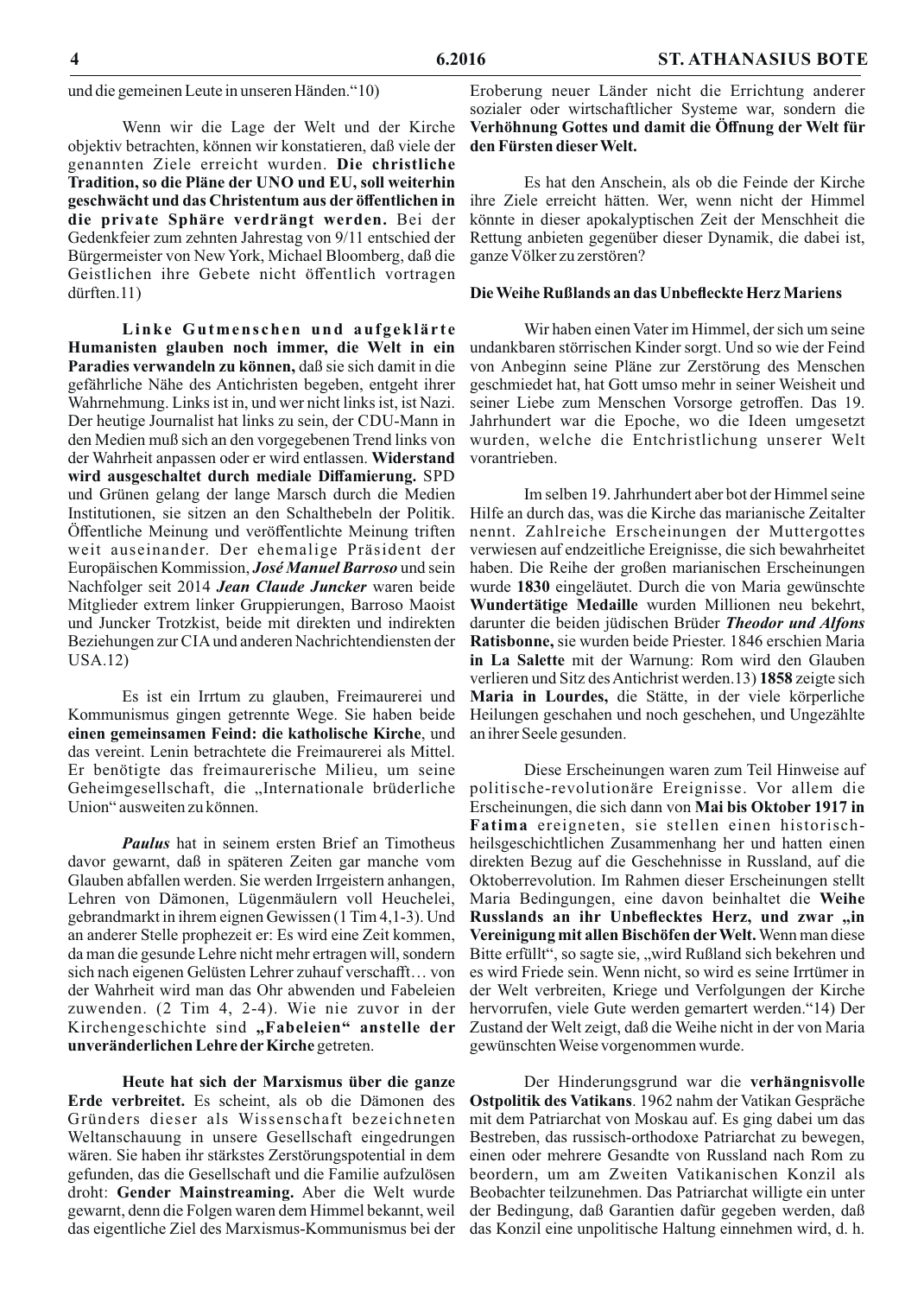daß Rom sich enthalten würde, den Kommunismus und Russland zu verurteilen. Offensichtlich hat Johannes XXIII. ein solches Versprechen unterzeichnet, was nicht nur unglücklich war für die mit Rom unierten Gläubigen, Priester und Bischöfe - viele wurden eingekerkert - sondern auch ein Hinderungsgrund für die Veröffentlichung des III. Geheimnisses, das bis zum Jahre 1960 hätte erfolgen sollen. 15)

Trotzdem waren Ansätze, die Bitten Mariens zu erfüllen, einige Male gegeben. Pius XII., Johannes Paul II. und Benedikt XVI. kamen - mit Einschränkungen - der Bitte der Gottesmutter nach. Aber entweder fehlte die Einheit mit dem Weltepiskopat oder es wurde Russland nicht ausdrücklich erwähnt.

Pius XII. weihte am 31. Oktober 1942 über den Rundfunk in seiner Autorität als Stellvertreter Christi und Nachfolger des hl. Petrus die heilige Kirche und die ganze Welt dem Unbefleckten Herzen, sowie im Apostolischen Schreiben Sacro Vergente Anno vom 7. Juli 1952 auch alle Völker Russlands, doch fehlte in beiden Fällen die Einheit mit dem Weltepiskopat. Dann 1984 Johannes Paul II., der die Weihe an das Unbefleckte Herz Mariens mit der ausdrücklichen Intention zur Sühne für die Sünden der Welt vollzog. Russland jedoch blieb unerwähnt. Er sprach lediglich mit einer zurückhaltenden Umschreibung von den "Völkern, deren Weihe und Überantwortung du von uns erwartest". Auch bei einem weiteren Weiheakt durch Johannes Paul II. am 8. Oktober 2000 mit mehr als 1500 Bischöfen als Vertreter des Weltepiskopats wurde der Bitte der Gottesmutter nicht voll entsprochen. Russland fand wiederum keine Erwähnung. Benedikt XVI. sprach am 12. Mai 2010 vor der Erscheinungskapelle in Fatima nur ein einfaches Weihegebet an das Unbefleckte Herz Mariens mit der Bitte um Errettung "aus allen Gefahren".

Der einzigartige Zeitpunkt, die Forderung der Gottesmutter einzulösen war das Zweite Vatikanische Konzils, wo 510 Erzbischöfe und Bischöfe aus 78 Ländern eine Petition unterzeichneten, mit der Bitte an Papst Paul VI., in Einheit mit den Konzilsvätern die ganze Welt und in besonderer Weise Russland und die anderen vom Kommunismus beherrschten Ländern dem Unbefleckten Herzen Mariens" zu weihen. Doch Paul VI. ignorierte diese Forderung. Die veränderte Position der Kirche in der Welt, die Theologie des "Aggiornamento" und ein merklicher Wandel in der Auseinandersetzung mit den Staaten des Ostblocks forderte, einhergehend mit einer neuen Pastoral, auch eine neue Kirchenpolitik.

Offensichtlich hat der gegenwärtige Pontifex diesen Vorgaben während der Zeremonie am 13. Oktober 2013 Rechnung getragen. Sein Gebet richtete er nicht an das Unbefleckte Herz Mariens, sondern an die "Jungfrau von Fatima", ohne die Intention einer Weihe zum Ausdruck zu bringen. Selbst der Vatikan vermied in seiner offiziellen Stellungnahme die Worte "Weihe der Welt an Maria". Der Papst beschränkte sich auf fürbittende Gebete an die Gottesmutter. Dabei fehlten ganz wesentliche Aspekte: der Hinweis auf die Sühne für die Sünden der Menschheit, insbesondere gegen das menschliche Leben von der Zeugung bis zu seinem natürlichen Tod, und vor allem die Erwähnung Russlands. Wenn Maria, die Königin der Propheten, die Weihe Russlands an ihr Unbeflecktes Herz mit der Bekehrung der Völker Russlands und damit auch die Überwindung der durch den Kommunismus weltweit verbreiteten Irrtümer verbindet, so heißt das nichts anderes, als daß dies das eigentliche und somit einzige Objekt der Weihe insgesamt ist.

#### Die verschmähte Botschaft

Für die gegenwärtige Zeit hat Gott das Unbefleckte Herz Mariae als Rettungsmittel in letzter Not bestimmt. Im 17. Jahrhundert bot der Herr sein Heiligstes Herz an zur Rettung des Königreichs Frankreich vor dem Eindringen der Freimaurerei und den Gefahren einer Revolution. In einer Vision vom 17. Juni 1689 erschien er der Ordensfrau der Heimsuchungsschwestern von Paray-le-Monial, Margareta Maria Alacoque (1647-1690) und zeigte ihr sein Göttliches Herz mit der Bitte, dem französischen König in einer Botschaft mitzuteilen, die Weihe Frankreichs an sein Heiligstes Herz vorzunehmen. In einem Brief an König Ludwig XIV. finden wir die Worte: "Tue dem ältesten Sohn meines Heiligsten Herzens (dem König) kund: wie seine natürliche Geburt durch die Andacht zu den Verdiensten meiner heiligen Kindheit erlangt wurde, so wird er seine Geburt zum Leben der Gnade und ewigen Herrlichkeit erlangen, indem er sich selbst meinem anbetungswürdigen Herzen weiht, welches über das seine herrschen will, und durch sein Eintreten dafür bei den Großen dieser Erde. Es will in seinem Palast herrschen, auf seine Fahnen gemalt, in seine Waffen eingraviert werden, um sie gegen alle seine Feinde siegreich zu machen und ihm alle diese stolzen und hochmütigen Häupter zu Füssen zu legen, damit er über alle Feinde der heiligen Kirche siege."16) In tragischer Verkennung der drohenden Gefahren verweigerte der Sonnenkönig jedoch die Bitte des Herrn und verspielte damit die überragende Bestimmung Frankreichs für die Neuzeit, als älteste Tochter der Kirche deren Verteidigerin und Schutzmacht zu sein.

Auf den Tag genau hundert Jahre später nach der Vision, am 17. Juni 1789, erhob sich Der Dritte Stand gegen den König. Dieser Tag gilt als Auftakt zur Französischen Revolution und besiegelte den Untergang des Königtums, womit auch das Papsttum seinen Schutz verloren hat.

Der kolumbanische Philosoph Nicolas Gomez-**Davila** fasst dieses Ereignis zusammen: "Die Hinrichtung Ludwigs XVI. ist weniger der politischen Geschichte Frankreichs zuzuordnen als der religiösen Geschichte des Abendlandes. Die Königsmorde besiegelten einen neuen Bund im Blute frevlerischer Opferung".17)

Zweieinhalb Jahrhunderte später, am 29. August 1931, hat Christus in einer Vision der Schwester Lucia folgendes mitgeteilt und damit die Päpste des 20. Jahrhunderts angesprochen: "Lass meine Diener (also die Päpste) wissen: da sie dem Beispiel des Königs von Frankreich folgen und die Ausführung meiner Bitte verschieben, werden sie ihm auch im Unglück folgen. "18) Das sind geheimnisvolle Worte. Was war das Unglück des Königs von Frankreich? Der Verlust des Königtums. Was wird das Unglück seiner Diener des 20. Und 21. Jahrhunderts sein? Der Verlust des Papsttums?

Einige Zeit später sprach Jesus wiederum zu Lucia: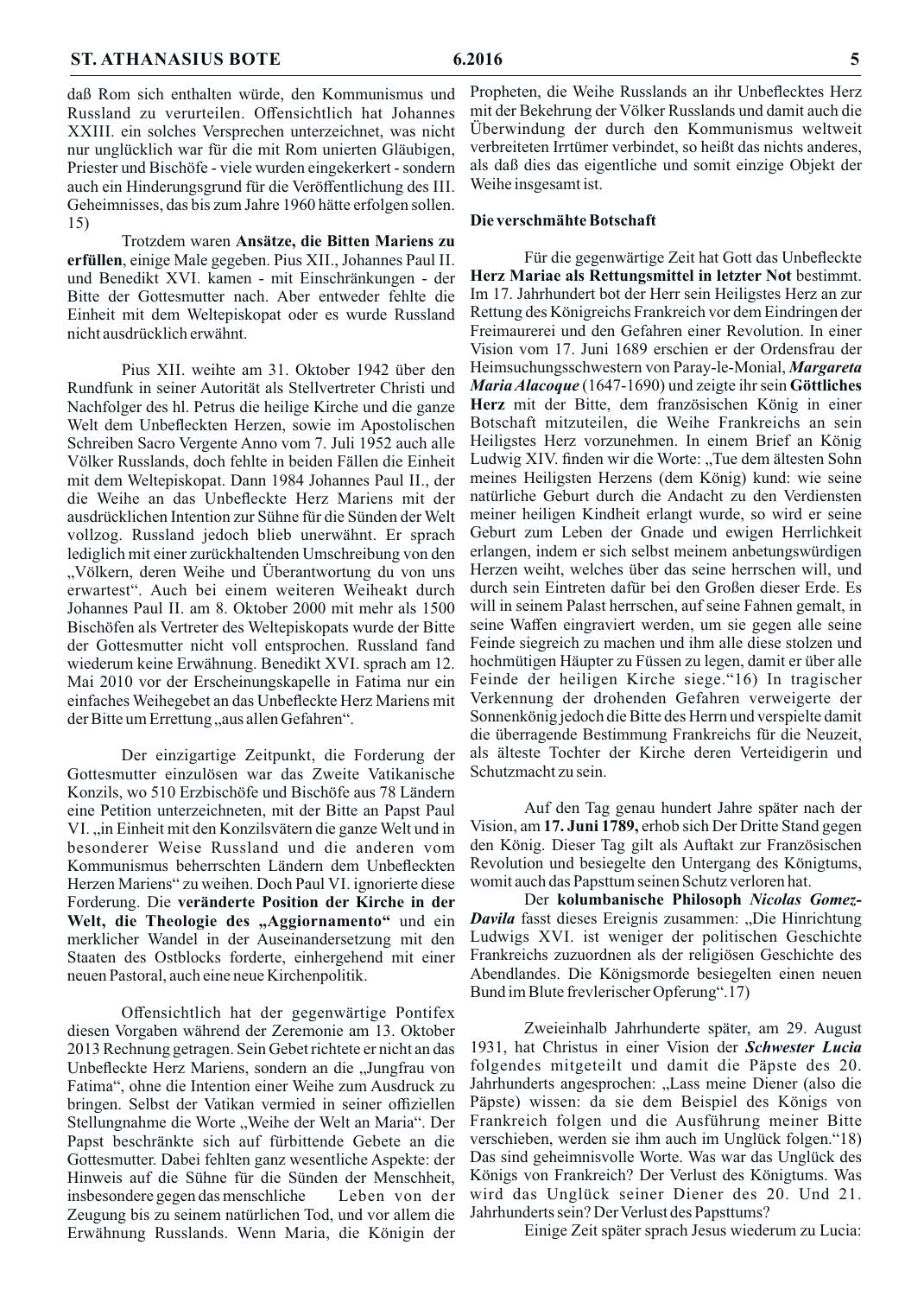"Sie haben nicht auf meine Forderungen hören wollen ... Wie der König von Frankreich werden sie das bereuen – sie werden sie vornehmen, aber es wird spät sein. Russland wird bereits seine Irrtümer in der Welt verbreitet haben und Kriege und Verfolgungen der Kirche hervorrufen. Der Heilige Vater wird viel zu leiden haben."19) Der Marxismus-Kommunismus hat die Welt erobert, auch jene Länder, die während des sogenannten Kalten Krieges sich als Feinde des Kommunismus deklarierten. Der Neue Mensch, mit dem Stempel des alten homo sowieticus, will mit dem zurzeit einflussreichsten Zugpferd, dem Genderismus politisch korrekt die Neue Weltordnung mit der dazugehörenden neuen Welteinheitsreligion etablieren.

#### Das Jahr der großen Entscheidungen

Der Monat Oktober im Jahre 1917 wurde nicht nur durch Fatima und die Russische Revolution geprägt, sondern noch von einer weiteren einschneidenden Begebenheit: In Rom feierten die Freimaurer die Jahresfeier der zweihundertsten Wiederkehr ihrer Gründung. Mit gotteslästerlichem Liedern und Spruchbändern wie: Satan wird im Vatikan regieren und der Papst wird sein Diener sein, zogen sie durch die Ewige Stadt 1) Vladimir Palko: "Die Löwen kommen", Kißlegg 2013, bis hin zum Petersplatz. Augenzeuge dieser antichristlichen Demonstration war der junge polnische Franziskanerbruder 2) Palko, S. 20. Maximilian Kolbe. Er trat diesen Mächten nicht mit 3) Palko, S. 124. Bomben und Gewehren entgegen, sondern mit den Kugeln des Rosenkranzes. Maximilian Kolbe wurde es bewußt, daß er zu einem geistigen Kriegsdienst aufrufen muß, weil die Welt in einen Kampf, vielleicht in den Endkampf eingetreten ist. Er gründete die Militia Immaculatae, eine Bewegung, die - wie er sagte - die Menschen Satan entreißen soll. Sie besteht in der Hingabe und Weihe jedes Einzelnen an das Unbefleckte Herz Mariens bis ins letzte Detail des alltäglichen Lebens, aber-und das ist das Neue an der Gründung von P. Kolbe: jeder, der sich Maria weiht, soll darüber hinaus bemüht sein, die Herzen anderer für sie zu erobern. Durch seine Begegnung mit der Freimaurerei bei der 200 Jahrfeier in Rom erschüttert, hatte Maximilian Kolbe vor allem einen Gedanken: die Bekehrung der Sünder, der Häretiker, Schismatiker, und natürlich im Besonderen der Freimaurer, sowie die Heiligung aller. Alle Menschen – ohne Ausnahme - sollen unter den Schutz der Unbefleckten Jungfrau gestellt werden. Das ist die wahre Ökumene.

Außerdem regte der Gründer der Militia Immaculatae ein Stoßgebet an, um ohne Unterlaß in Verbindung mit Gott zu bleiben, inmitten unserer natürlichen Tätigkeiten. Der erste Teil dieses Stoßgebetes ist den Trägern der Wunderbaren Medaille bekannt:

O Maria, ohne Sünde empfangen, bitte für uns,

die wir zu dir unsere Zuflucht nehmen!

Aber P. Kolbe hat das Gebet mit dem Zusatz erweitert:

bitte für alle, die ihre Zuflucht nicht zu dir nehmen.

Dann spricht er jene Gruppe an, die letztlich den Anstoß gab für seine Militia:

Maria, bitte besonders für die Freimaurer, und für alle, die wir dir anempfehlen.

die Zeichen der Zeit zu erkennen und mit seinem Werk der Militia Immaculatae und dem alles umfassenden Gebet an Maria eine wirksame Hilfe in der Not der Zeit zu vermitteln.

Wir haben es nicht lediglich mit einer Krise der Kirche zu tun, sondern wir müssen mit großem Schmerz von Apostasie, von Glaubensabfall sprechen. Doch es wird niemals zu spät sein, unsere Zuflucht zu Jesus und Maria zu nehmen.

zerstören. Maximilian Kolbe wurde die Gnade verliehen,

Die Weihe an die Gottesmutter, zusammen mit dem Gebet. mit dem wir die ganze Welt unter den Mantel der Gottesmutter rufen, wird uns in der unvergänglichen Lehre der Kirche stärken.

Oh Maria, ohne Sünde empfangen, bitte für uns, die wir unsere Zuflucht zu Dir nehmen.

Bitte für jene, die ihre Zuflucht nicht zu Dir nehmen. **Bitte für die Freimaurer,** Und bitte für jene, die wir Dir anempfehlen! Heiliger Maximilian Kolbe, bitte für uns!

#### Anmerkungen:

4) Palko, S. 129.

5) Palko, S. 319

6) Robert Grözinger: "Jesus, der Kapitalist: Das christliche Herz der Marktwirtschaft", FBV Edition Lichtschlag 2012, S. 22.

7) Teleologie = Zweck, Ziel, Ende. Logos = Lehre. Teleologie ist die Lehre, daß Handlungen oder

Entwicklungsprozesse an Zwecke oder auf ein Ziel hin orientiert sind.

8), Die Verfinsterung der Kirche", Durach 2004, S. 55. 9) Dito S. 59.

10), Die Verfinsterung in der Kirche", S. 55 Fußnote.

- 11) Aktuell, eine Seite von evangelisch. De, vom 08.09.2011.
- 12) L'Humanité.fr/le blog de José Fort, le 27 juin 2014.

13) Paul Gouin: "Melanie, die Hirtin von La Salette",

Stein am Rhein 1982, S. 78.

14) Schwester Lucia spricht über Fatima- Erinnerungen der Schwester Lucia, Postulação, Portugal, 3. Aufl. 1977, S. 153.

15) Gérard R. Mura: "Fatima Rom Moskau – Durch die Weihe Russlands zum Triumpf Mariens", Stuttgart 2010, S. 155.

16) Marguerite-Marie Alacoque: Heilige Margareta Maria Alacoque, Leben und Offenbarungen, Freiburg/CH 1994, 5. Aufl., S. 206f.

17) Nicolas Gomez-Davila: Scholien zur Demokratie, Aphorismus 51.

18) Frère François de Marie des Anges: "Fatima, Joie

Intime, Événement Mondial {FJIEM] Saint-Parres-Lès-Vaudes 1993, 2. Auflage, S. 213.

19) FJIEM S. 42.

\*\*\*

S. 19.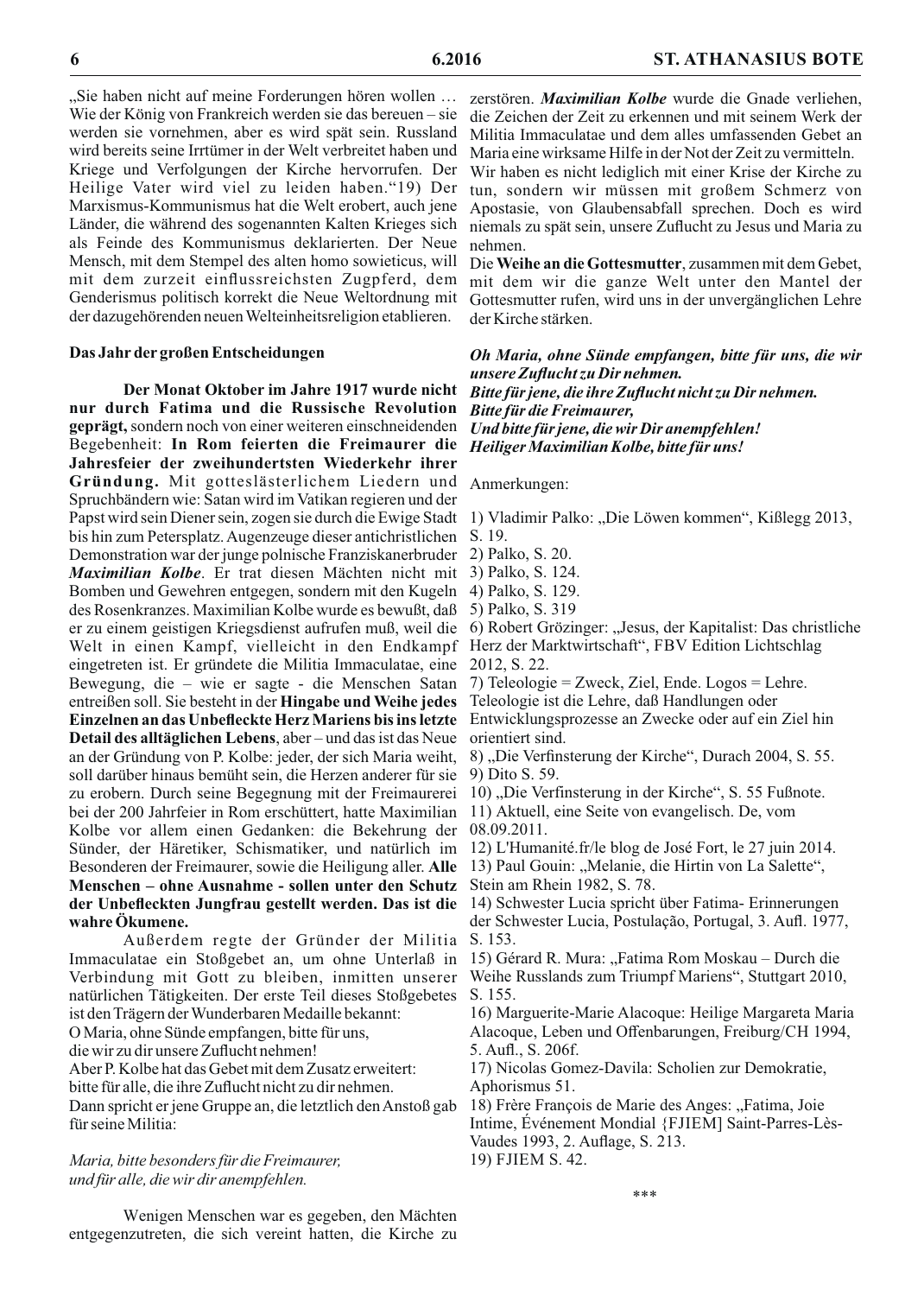Fortsetzung aus St. Athanasius Boten Nr. 28

#### Die heilige Beichte

von P. Franz Schmidberger FSSPX

#### 6. Du sollst nicht Unkeuschheit treiben. 9. Du sollst nicht begehren deines Nächsten Weib.

Gehen wir über zum sechsten und neunten Gebot, welche die sittliche Geschlechtlichkeit des Menschen betreffen. Auf diesem Gebiet ist die eingangs erwähnte Unterscheidung zwischen Versuchung, mangelnder Zurückweisung derselben und freier Zustimmung besonders wichtig.

Die Tatsünde gegen die Keuschheit zwischen zwei Unverheirateten nennt man Unzucht; ist einer der Beteiligten verheiratet, Ehebruch, der seinerseits eine Verletzung der Gerechtigkeit mit einschließt. Diese Sünden sind immer schwer, wie auch die allein begangene Tatsünde, die **Masturbation**, die heute weitgehend als ganz natürlich angesehen wird. Vollkommen verwerflich ist das freie Zusammenleben vor oder außerhalb der Ehe wie auch das Zusammenleben, wenn man sich nur zivil hat trauen lassen. Noch schwerer sind die Homosexualität und der Kindesmißbrauch einzustufen, weil beide der Natur vollkommen widersprechen.

Freiwillig unterhaltene Gedanken oder Begierden sind als schwerwiegend einzustufen, wie auch das Nichtfliehen der nahen Gefahr bei entsprechenden Filmen, Schriften und Bildern.

Sittlich verwerflich ist sodann die Sterilisation oder auch die Benützung empfängnisverhütender Mittel auf der einen Seite, die künstliche Befruchtung auf der anderen Seite, da alle drei der Ordnung Gottes widersprechen, der die Ehe zur Fortpflanzung des Menschengeschlechtes eingesetzt hat.

Auch die Zeitwahlmethode ist nicht unter allen Umständen erlaubt. In seiner Ansprache an die Mitglieder des Verbandes katholischer Hebammen Italiens vom 29. Oktober 1951 lehrt *Papst Pius XII*.: "... Daraus folgt, daß die Einhaltung der unfruchtbaren Zeiten sittlich erlaubt sein kann; und unter den erwähnten Bedingungen [medizinische, eugenische, wirtschaftliche und soziale Indikation ist sie es tatsächlich. Wenn dagegen nach vernünftigem und billigem Urteil derartige persönliche oder aus den äußeren Verhältnissen sich herleitende gewichtige Gründe nicht vorliegen, so kann der Wille der Gatten, gewohnheitsmäßig der Fruchtbarkeit der Vereinigung aus dem Weg zu gehen, während sie fortfahren, die volle Befriedigung ihres Naturtriebes in Anspruch zu nehmen, nur von einer falschen Wertung des Lebens und von Beweggründen kommen, die außerhalb der richtigen ethischen Maßstäbe liegen."

#### 7. Du sollst nicht stehlen.

#### 10. Du sollst nicht begehren deines Nächsten Hab und Gut

Im siebten und zehnten Gebot hat man sich zu prüfen über die unrechtmäßige Aneignung von fremdem Eigentum, sei es durch Diebstahl, Unterschlagung oder Geschäftsbetrug, aber auch über das ungeordnete Verlangen nach Hab und Gut des Nächsten.

Eine solche unrechtmäßige Aneignung verpflichtet zur Wiedergutmachung, und zwar dem Geschädigten gegenüber oder auch dessen Erben. Nur wenn dies

unmöglich ist, kann man durch Almosen an Arme seiner Verpflichtung nachkommen.

#### 8. Du sollst kein falsches Zeugnis geben wider deinen Nächsten.

Im achten Gebot sündigt, wer die Unwahrheit sagt. Eine solche Lüge kann schwer sein, wenn daraus für einen Dritten Schaden entsteht, wenn man z.B. vor Gericht eine falsche Aussage macht, die zu einem Fehlurteil führt. Unter dieses Gebot fallen auch die Heuchelei und das Sichverstellen.

#### Die Gebote der Kirche

Auch heute gibt es noch gebotene Fast- und Abstinenztage, nämlich wenigstens den Aschermittwoch und den Karfreitag. Hat eine Bischofskonferenz in einem Land das Abstinenzgebot für die anderen Freitage des Jahres aufgehoben, so ist man moralisch verpflichtet, dafür ein anderes spürbares Opfer auf sich zu nehmen.

Außerhalb dieser Verpflichtung vom Gesetz her ist der eifrige Katholik bemüht, in der Fastenzeit, an den Quatembertagen und an den Vigilien der großen Kirchenfeste, insbesondere an der Vigil von Weihnachten, Pfingsten, der Unbefleckten Empfängnis und von Allerheiligen nach seinen Möglichkeiten Abbruch zu tun. Er enthält sich auch gerne an allen Freitagen des Jahres des Fleischgenusses, da Christus am Freitag für uns im Fleisch gelitten hat.

Die Kirche verpflichtet ihre Kinder wenigstens einmal im Jahr zum Empfang der heiligen Sakramente, und zwar in der österlichen Zeit. Ebenso untersagt sie öffentliche Vergnügungen in der Advents- und Fastenzeit.

#### Die sieben Hauptsünden und sonstige Fehlhaltungen

Der Stolz, die Überheblichkeit und die Hoffart spielen in der heutigen Zeit eine besondere Rolle, da man die Gottesrechte vollkommen vergißt, dagegen überall die Menschenrechte verkündet. Und der Egoismus, das Komfortdenken wächst in unseren Tagen ins Uferlose. Die Kritiksucht ist eine Folge des Stolzes, genau wie Eigensinn, Eigenliebe und Empfindlichkeit.

Der Neid ist tief verwurzelt in der gefallenen Natur des Menschen, und der Streit um materielle Güter, insbesondere bei Erbschaften, führt bisweilen zu jahrelangen Feindschaften.

Der Geiz trägt eine Bosheit eigener Art in sich; er ist besonders häßlich bei Menschen, die mit zeitlichen Gütern reich gesegnet sind, die den Armen helfen und beim Aufbau des Reiches Gottes Hand anlegen könnten und dies nicht tun. Nennen wir weiter den Zorn und die Unbeherrschtheit.

Eine besondere Beachtung verdient die Trägheit im geistigen Bereich, die man bisweilen selbst in den Kreisen der traditionsverbundenen Katholiken findet. Sie begnügen sich mit ihrer Sonntagsmesse und gehen vielleicht regelmäßig zur hl. Beichte, aber sie kommen über dieses "Versorgungschristentum" nicht hinaus. Der apostolische Eifer, das missionarische Denken, die Fortbildung im Glauben, die Durchdringung der zeitlichen Ordnung mit der christlichen Idee sind ihnen kein wahres Herzensanliegen. Sie streben nicht nach dem Erwerb der Tugenden und der christlichen Vollkommenheit. Die Fernsehmentalität hat dieses Ideal vollkommen zerstört.

Eine andere gefährliche Fehlhaltung fließt aus den tausend Schwierigkeiten des heutigen Lebenskampfes, der trostlosen Lage von Kirche und Gesellschaft: Das Herz ist voller Bitterkeit und Gram ob all des Elends und der Not, der materiellen wie der geistigen, angesichts all der Ungerechtigkeiten und Verbrechen, der namenlosen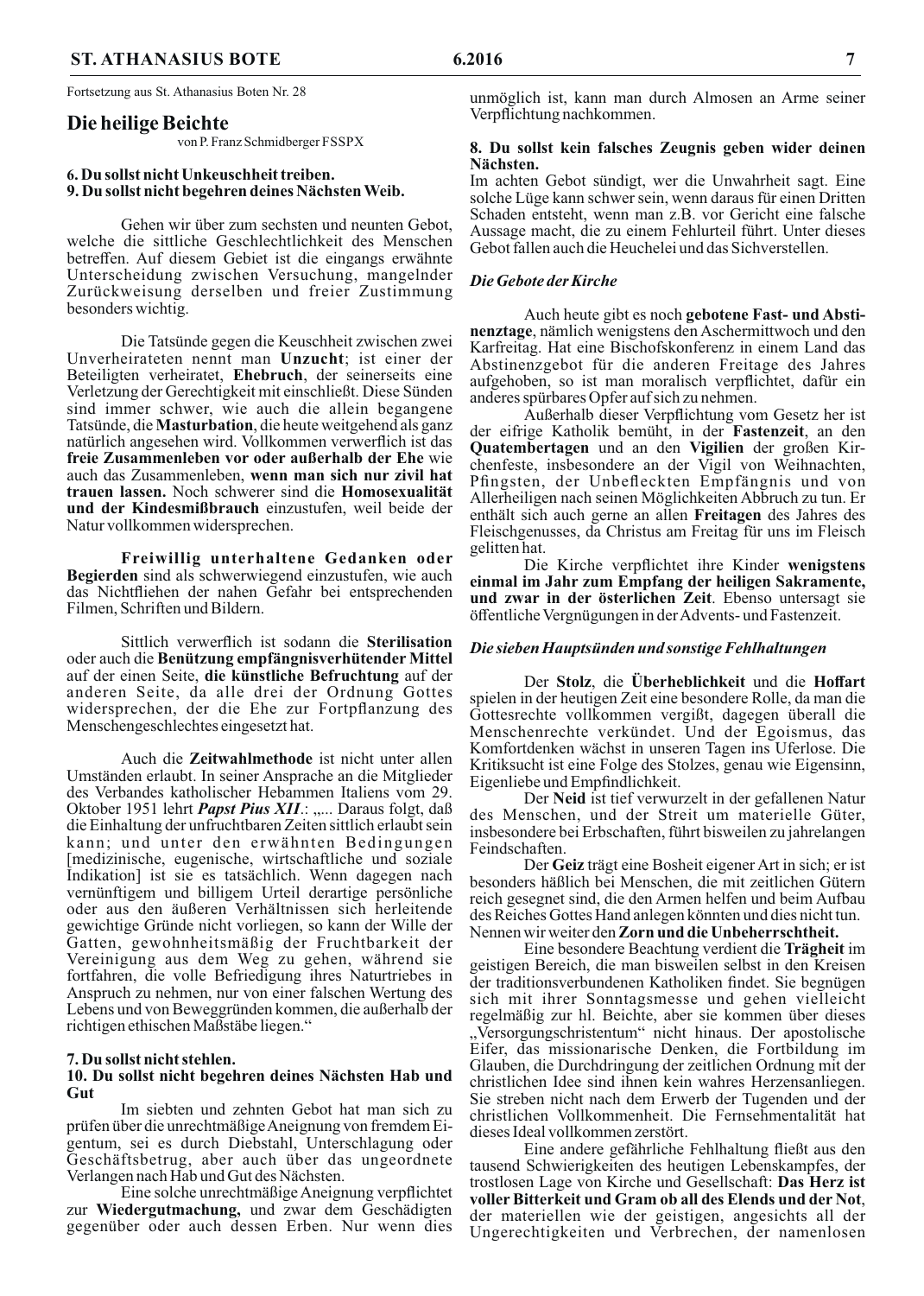Gottlosigkeit und Unmoral. Schaffen wir solchen Sauerteig schleunigst aus unserer Seele, tragen wir vielmehr unser tägliches, unvermeidliches Kreuz in den konkreten Lebensumständen in der Familie, am Arbeitsplatz, in der Gesellschaft in Liebe, Freude, Friede, Geduld, Sanftmut (Gal 5, 22-23). Denken wir daran, daß denjenigen, die Gott lieben, alles zum Besten gereicht und der Gott der Liebe seine Kinder nicht über deren Kräfte heimsucht.

Auch die Zeit zu vergeuden, sein Vermögen zu verschwenden oder seine Talente nicht zu entfalten kann Gott nicht wohlgefällig sein: Ein christliches Leben verläuft geordnet, nicht chaotisch, so daß alles drunter und drüber geht.

Weiter seien noch Dinge genannt, die besonders in den Bereich der Sucht und Abhängigkeit fallen: der Alkoholismus, die Drogen, der Spielteufel, insbesondere die Computerspiele bei Jugendlichen.

Schließlich ist an den Bereich der fremden Sünden zu erinnern, d.h. an jene Verfehlungen bei anderen, die durch unsere eigene Schuld verursacht werden: Leichtsinnige und schamlose Kleidung; schlechte Erziehung der Kinder; unverantwortliche Ratschläge der Arzte für Eheleute; das tägliche Argernis der Massenmedien. Einem anderen Ärgernis geben, bedeutet ihn ärger, d.h. schlechter machen, zum Anlaß für seine Sünde zu werden.

Frauen, die sich kleiden wie Männer, verkehren die göttliche Ordnung und stellen ihre frauliche Würde in Frage. Kann dies dem Schöpfer wohlgefällig sein, der den Menschen als Mann und Frau geschaffen hat?

Bei einer gründlichen Gewissenserforschung ist es vor allem wichtig, die Wurzel unseres moralischen Elendes aufzudecken, die Gelegenheiten zur Sünde ehrlich einzugestehen und deren Ursachen zu beseitigen. Machen wir uns keine Illusionen: Der **hl. Paulus** zählt eine ganze Reihe von Sünden auf, die vom Reiche Gottes **ausschließen**, also den Tod in die Seele hineintragen: "Unzucht, Unkeuschheit, Schamlosigkeit, Wollust, Götzendienst, Zauberei, Feindschaft, Streit, Eifersucht, Zorn, Zwietracht, Spaltungen, Parteiungen, Mord, Trunksucht, Schwelgerei und dergleichen" (Gal 5,19-20).

#### **II. DIE REUE**

Als zweites großes Wesenselement des Beichtsakramentes, und zwar das wichtigste von allen fünfen, ist die Reue zu nennen. Zitieren wir nochmals das Konzil von Trient in seiner 14. Sitzung: »Die Reue, die unter den genannten Betätigungen des Büßenden den ersten Platz einnimmt, ist der Schmerz der Seele und der Abscheu über die begangene Sünde mit dem Vorsatz, fortan nicht mehr zu sündigen. Jederzeit war diese Seelenstimmung der Reue zur Erlangung der Sündenvergebung notwendig. Im Menschen, der nach der Taufe fällt, ist sie insofern eine Vorbereitung zur Nachlassung der Sünden, als sie mit dem Vertrauen auf die göttliche Barmherzigkeit und dem Vorsatz verbunden ist, das übrige zu tun, was zum richtigen Empfang dieses Sakraments erforderlich ist. So erklärt also die heilige Kirchenversammlung, daß die Reue nicht nur das Aufgeben der Sünde und den Vorsatz und Beginn eines neuen Lebens, sondern auch den Abscheu vor dem vergangenen Leben einschließt nach dem Wort: "Werft von euch alle Sünden, die ihr begangen habt, und schafft euch ein neues Herz und einen neuen Geist" (Ez 18, 31). Und wer unter anderem jene Rufe der Heiligen überdenkt: "Gegen dich nur habe ich gefehlt, und was böse vor dir war, habe ich getan" (Ps 50, 6); "vor Stöhnen bin ich erschöpft, Nacht für Nacht benetze ich mit Tränen mein Lager" (Ps 6, 7); "in der Bitterkeit meines Herzens will ich alle Sünde gezogen, um dort sein Vermögen in einem

meine Jahre vor dir überdenken" (Is 38,15 vgl.), der wird leicht einsehen, daß sie aus einem tiefen Haß vor dem vergangenen Leben und aus einer großen Abscheu vor der Sünde stammten.«

Die Sünde ist die Feindin Gottes, seine Erzfeindin. Die Todsünde löscht dabei nicht nur das Gnadenlicht in unserer Seele aus, sie würde Gott töten, wenn dies möglich wäre. Und in einem gewissen Sinn ist dies möglich und war es möglich, denn sie war Christi, des fleischgewordenen Gottes, Tod. Unsere Sünden haben ihn ans Kreuz geheftet. Wir haben Gott, unseren Vater, gemordet. Davon spricht der hl. Paulus, wenn er sagt, einer, der die Gabe Gottes verkostet habe und dann vom Glauben abgefallen sei, schlage den Sohn Gottes ans Kreuz und gebe ihn dem Gespött preis (Hebr 6, 6). Es gibt keine Koexistenz, kein friedliches Zusammenleben zwischen Gott und der Sünde, zwischen Licht und Finsternis, zwischen Christus und Belial. Wir haben Gott Unrecht getan, das Angesicht des menschgewordenen Gottes bespien und ihn ins Gesicht geschlagen; wir haben ihn zum Tod verurteilt. Folglich muß unser Herz vom Schmerz darüber zerknirscht sein, müssen darüber wenigstens innere Tränen der Reue fließen.

#### Führen wir uns einige Beispiele wahrer Reuegesinnung aus der Heiligen Schrift vor Augen.

David, der sehr gerechte König des auserwählten Volkes des Alten Testaments; David, der Verfasser der meisten Psalmen; David, der mutige Kämpfer gegen die Feinde Gottes, hat schwere Schuld auf sich geladen; er hat einen Ehebruch und dazu noch einen Mord begangen. Als ihm Nathan, der Prophet, seine Sünde vor Augen führt- er ist nämlich so verblendet, daß er sein verwerfliches Tun nicht einmal sieht – , da geht der König in sich; er hat nur ein einziges Wort, um seine Reuegesinnung zum Ausdruck zu bringen: "Peccavi Domino – ich habe gegen den Herrn gesündigt" (2 Kg 12,13). Diese Reue ist so echt, so erschütternd in ihren knappen Worten, daß der Prophet ihm sagen kann: "Der Herr hat dir deine Schuld vergeben; du wirst nicht sterben" (2 Kg 12,13). Als Ausdruck dieser Reue verfaßt der zerknirschte König den Miserere-Psalm, der sich so gut eignet als Vorbereitungsgebet zur Beichte: "Erbarm Dich meiner, Gott, und sei mir gnädig; nach Deiner großen Güte tilge meine Schuld. Herr, wasche mich rein von meinen Missetaten, von meinen Sünden reinige mich ... "Es kommt also bei der Reue nicht auf viele Worte an, sondern auf den wahren Reueschmerz. Reue ist auch nicht so sehr der Ausdruck rührender Gefühle, sondern viel eher der ernste Wille, die Sünde ungeschehen zu machen, wenn man es nur könnte. Wer sein vergangenes Leben bereut, gleichzeitig aber ein sündhaftes Verhältnis oder Tun nicht aufgeben will, der hat keine wahre Reue.

Ein anderes Beispiel wahrer Reuegesinnung ist Maria Magdalena, von welcher der Herr sieben Teufel ausgetrieben hat; er hat sie von allen Hauptsünden befreit. Sie ist eine Sünderin, eine öffentliche Sünderin; wir begreifen, um welche Art von Frau es sich handelt. Diese kommt zum Herrn und begießt seine Füße mit den Tränen ihrer Reue und trocknet sie ab mit ihrem eigenen Haarschmuck. Sie bedeckt die Füße des göttlichen Heilandes mit Küssen und salbt sie mit Salböl, jene Füße, die dem verlorenen Schaf nachgegangen sind und immer noch nachgehen. Und der Herr schenkt ihr Verzeihung und den Frieden der Seele: "Deine Sünden sind dir vergeben."

Ein Gleiches finden wir beim verlorenen Sohn. Er hat die väterliche Freundschaft und Liebe verworfen, er ist aus dem Vaterhaus weggelaufen und in das ferne Land der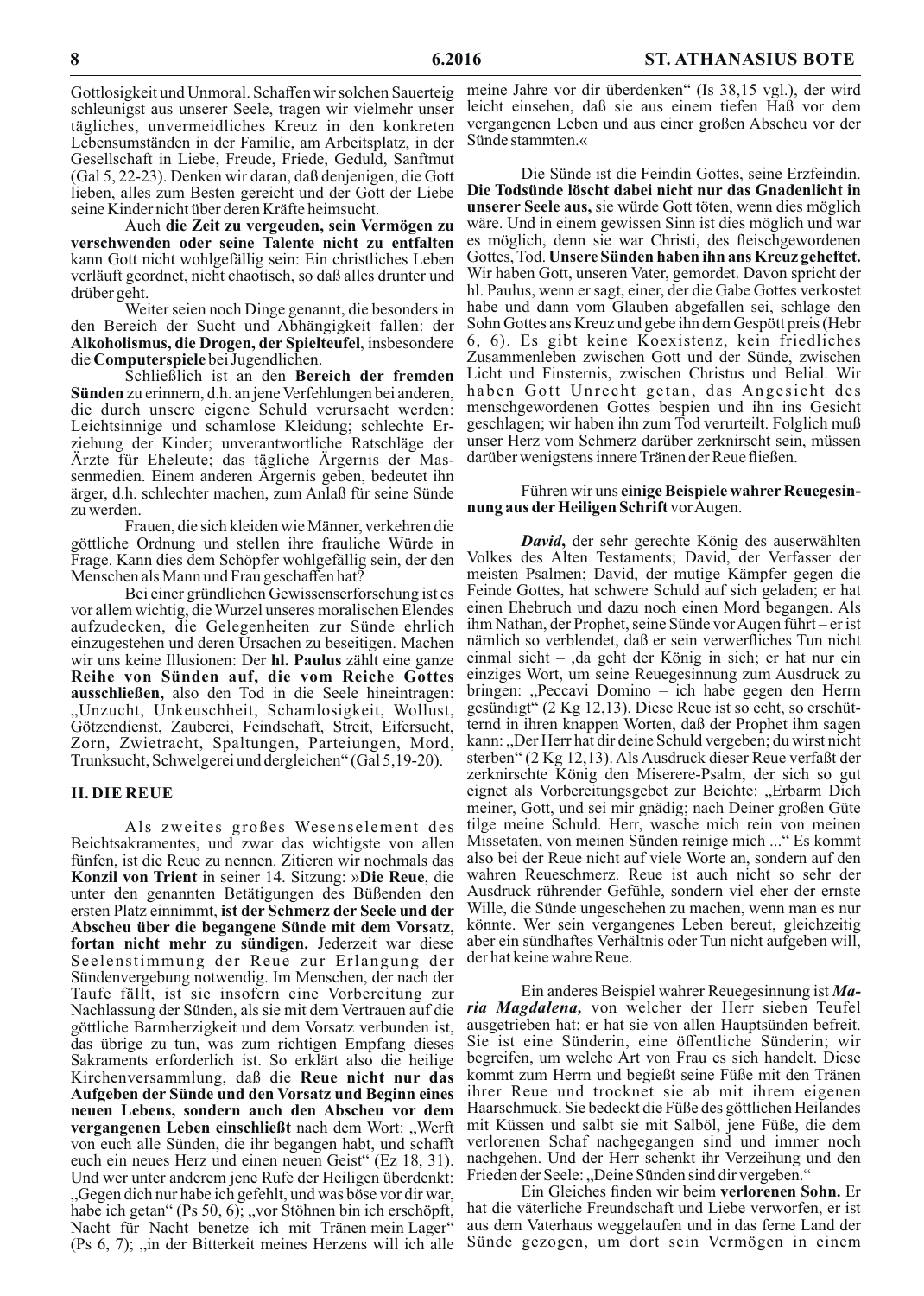liederlichen Leben durchzubringen. Da in jenem Land eine große Not ausbricht, geht er endlich in sich: "Ich will mich aufmachen und zu meinem Vater gehen und ihm sagen: Vater, ich habe gesündigt wider den Himmel und vor dir; ich bin nicht mehr wert, dein Sohn zu heißen" (Lk 15, 18). Sogleich setzt er diesen Vorsatz in die Tat um, und der Vater verzeiht ihm nicht nur, sondern setzt ihn wieder in all seine Rechte ein, läßt ihm das Festkleid anlegen, das die heiligmachende Gnade symbolisiert, läßt das Mastkalb schlachten und ein großes Freudenfest veranstalten; denn, so sagt er: "Dieser mein Sohn war tot, und er ist wieder lebendig; er war verloren, und er ist wieder gefunden."

Von der gleichen Bußgesinnung ist **Petrus** beseelt, der in der Leidensnacht seinen göttlichen Meister dreimal verleugnet, schändlich verleugnet, nachdem er kurz zuvor noch Treue bis in den Tod geschworen hat. Doch der Hahn kräht, der Blick des Herrn fällt auf den Grund der Seele des Gefallenen, "da ging er hinaus und weinte bitterlich" (Mt 26, 75). Eine alte Überlieferung erzählt, Petrus habe am Ende seines Lebens zwei tiefe Furchen in die Wangen eingegraben gehabt ob all der Tränen, die er wegen seiner schmählichen Verleugnung geweint habe. Wir haben hier Beispiele wahrer Reue und Bußgesinnung.

Wir wollen uns jetzt ein Beispiel falscher Reue vor Augen führen: Judas, einer von den Zwölfen, der den Herrn verraten hat, wird, als er den Ausgang des Verfahrens gewahrt, von Reue ergriffen. "Er brachte die dreißig Silberlinge den Hohenpriestern und Ältesten zurück und sagte: »Ich habe gesündigt. Ich habe unschuldiges Blut verraten!«" (Mt 27, 3-4). Judas bereut also seine Tat, doch welch ganz anderer Ausgang bei ihm im Vergleich zu Petrus! Dem Petrus wird Verzeihung zuteil, Judas verzweifelt und endet mit dem Strick. Worin liegt der Unterschied zwischen Petrus und Judas, da doch beide bereuen? Petrus bereut seine Sünde aus Liebe zum Meister; er sieht das Unrecht, das er dem Herrn zugefügt hat, und darüber weint er. Judas schämt sich allein über sich selbst. Hinter seiner "Reue" steht als Motiv die gekränkte Eigenliebe, nicht mehr. Er ist nicht beseelt von übernatürlicher Reue, schon gar nicht aus Liebe zu Gott heraus. Der verletzte Stolz stürzt ihn schließlich in den Abgrund.

Gott will unsere Reue, er wartet darauf, verzeihen zu können, wie ein menschlicher Vater auf die Bitte um Verzeihung seines straffällig gewordenen Kindes wartet. Im 15. Kapitel des Lukasevangeliums erzählt der göttliche Meister drei Gleichnisse: Das schon erwähnte vom verlorenen Sohn, vorausgehend das Gleichnis vom verlorenen Schaf und das Gleichnis von der verlorenen Drachme. Beim Gleichnis vom verlorenen Schaf schließt der göttliche Erzähler mit den Worten: "Ich sage euch: Ebenso wird auch im Himmel größere Freude sein über einen einzigen Sünder, der sich bekehrt, als über neunundneunzig Gerechte, die der Bekehrung nicht<br>bedürfen" (Lk 15, 7). Und im zweiten Gleichnis heißt es: "Ebenso sage ich euch, wird bei den Engeln Gottes Freude herrschen über einen einzigen Sünder, der sich bekehrt" (Lk 15, 18). Groß ist also die Freude bei Gott und seinen Heiligen über einen Sünder, der in das Haus des Vaters zurückkehrt mit einem von Reueschmerz gebrochenen Herzen. Wie schon gesagt, ist die Reue das Entscheidendste, das Wichtigste bei der ganzen Beichte. Man kann unter Umständen eine gültige Beichte ablegen ohne ein vollständiges Bekenntnis der Sünden, wenn man z.B. durch Schwäche daran gehindert ist, oder wenn gar ein Stummer zur Beichte kommt, der seine Sünden nicht bekennen kann, aber seine Bußgesinnung lebendig zum Ausdruck bringt durch entsprechende Zeichen, Gesten oder Tränen. Dann kann ihm die Absolution gespendet werden, und Gott vergibt ihm wirklich seine Schuld. Aber ohne Reue ist keine Vergebung möglich.

#### **III. BESSERN: DER VORSATZ**

Wer die Sünde aufrichtig bereut, nimmt sich ganz von selbst für die Zukunft vor, sie nicht mehr zu begehen und sein Leben gemäß den Geboten und dem Willen Gottes zu ordnen. Er wird also einen angerichteten Schaden wieder gutmachen, eine Abneigung bekämpfen, eine Feindschaft aufgeben, eine sündhafte Bekanntschaft abbrechen, die Gelegenheit zur Sünde meiden; denn "wer die Gefahr liebt, der kommt in ihr um", sagt der Volksmund. Beispielsweise kann eine Krankenschwester bei Abtreibungen oder Sterilisationen nicht mitwirken, selbst wenn sie damit ihren Beruf aufgeben müßte. Junge Leute, die sich kennen und in der großen Gefahr stehen zu sündigen, sollten sich nicht allein treffen. Ein Alkoholiker wird sich vornehmen, den Weg, der am Wirtshaus oder an der Bar vorbeiführt, zu meiden.

Dieser Vorsatz bezieht sich auf die Mittel unseres geistigen Fortschrittes, nicht auf das Ziel; denn das Suchen der Ehre Gottes und des ewigen Heiles der Seele ist eigentlich eine Selbstverständlichkeit; weniger selbstverständlich ist die konkrete Umsetzung im Alltag, und darum geht es beim Vorsatz. Dieser ist um so wertvoller, je präziser und konkreter er diese Mittel ins Auge faßt. Allgemeinheiten und Gemeinplätze beim Vorsatz lassen den Inhalt des alten Sprichworts fürchten: "Der Weg zur Hölle ist mit vielen guten Vorsätzen gepflastert."

Es geht darum, Dinge, die man bisher getan, in Zukunft zu unterlassen, und andererseits Dinge, die man bisher nicht getan oder zu wenig getan, in Zukunft zu tun oder mehr zu tun: Regelmäßig die täglichen Gebete zu verrichten, öfters die hl. Sakramente zu empfangen, diesen oder jenen Kranken öfters zu besuchen.

Nehmen wir uns vor, der Sünde zu sterben, d.h. ungerechte Strebungen und Begierden in uns abzutöten und den Herrn Jesus Christus anzuziehen. Das ganze Christentum besteht darin, daß der Mensch sich selbst verleugnet, täglich sein Kreuz trägt und dem geliebten Herrn authentisch nachfolgt. Die Überwindung der Sünde durch das Üben der Tugenden ist allemal ermutigender, positiver und für die Seele vorteilhafter als der bloße Kampf gegen das Böse in uns. Sind wir nicht in der Taufe abgewaschen, gereinigt, geheiligt, Tempel des dreifaltigen Gottes und Glieder am geheimnisvollen Leibe Christi geworden? "Bedenke, oh Christ, deine Würde!" (Hl. Leo der Große).

Es ist nützlich, unseren Vorsatz von einer Beichte zur anderen zu überprüfen, ja, sich über seine Verwirklichung sogar täglich Rechenschaft zu geben. Nur jener Geschäftsmann erzielt einen soliden Gewinn und eine gutbegründete Entwicklung seines Unternehmens, der täglich seine Kasse überprüft.

#### **IV. DAS BEKENNTNIS**

Solchermaßen vorbereitet, betritt der Pönitent den Beichtstuhl. Es ist durchaus nützlich, Alter und Stand anzugeben und das Zeitintervall seit der letzten Beichte. Solches kann dem Beichtvater helfen bei der Zuteilung des Bußwerkes oder auch bei einem Rat, den er dem Pönitenten gegebenenfalls erteilen möchte. Das Bekenntnis muß einfach, knapp und nüchtern sein; also keine langen Erzählungen, ganze Biographien oder Schilderung von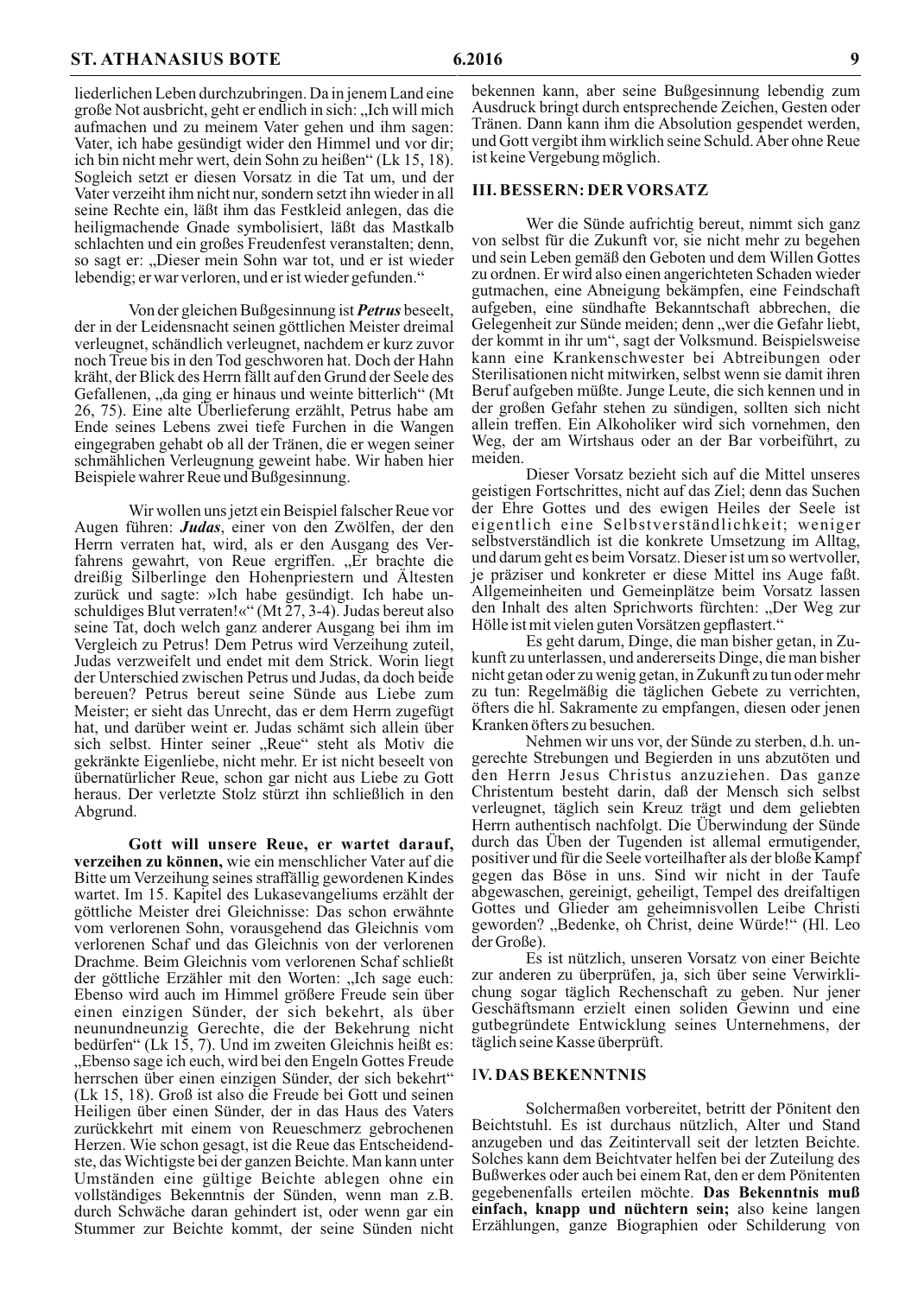Sachverhalten mit allen unwichtigen Einzelheiten. Die Buße, die im Zusammenhang mit der Beichte aufgetragen Diskretion ist in besonderer Weise gefordert, wenn es sich um Sünden gegen die geschlechtliche Sittlichkeit handelt.

Die Anklage muß demütig sein und hat drei Dingenachgelassen: normalerweise kniend zu erfolgen. Ihr muß die rechte Absicht zugrunde liegen, nämlich seine Schuld vor Gott, dessen Stelle der Beichtvater vertritt, einzugestehen, seine – ein Teil der zeitlichen Strafe, d.h. des Fegfeuers, das uns Verzeihung zu erlangen und so der sakramentalen Gnade im nach unserem Tode erwartet. Blute Christi teilhaftig zu werden.

Bisweilen gibt es Pönitenten, die ihre Sünden entschuldigen oder beschönigen. Da kam eines Tages einer, der vorbrachte, er sei unmäßig gewesen im Essen, dafür habe er aber wieder gefastet; das gleiche sich aus. Er habe einmal gestohlen, dann aber ein Almosen gegeben; das gleiche sich aus. Einmal sei er gehässig gewesen gegen seinen Nachbarn, dann aber habe er ihm wieder einen Liebesdienst erwiesen; auch das gleiche sich aus. Worauf ihm der Beichtvater antwortete: "Mein lieber Freund, der liebe Gott hat dich geschaffen, der Teufel wird dich holen; das gleicht sich ebenfalls aus."

Wiederum andere beichten die Sünde ihres Nachbarn oder ihrer Nachbarin. Sie sagen: "Ich habe dieses oder jenes getan, aber das kommt nur daher, daß meine Nachbarin mich dazu gereizt hat. Wenn Sie wüßten, was das für eine Frau ist! Das können Sie sich gar nicht vorstellen!" Und dann kommt eine ganze Litanei von Anklagen der Fehler eben dieser Nachbarin. Als eines Tages ein Pönitent in dieser Art und Weise die Anklage vorbrachte, da hörte sich der Beichtvater das ganze Sündenregister geduldig an und sagte dann: "So, lieber Freund, nun beten Sie drei , Gegrüßet seist du, Maria' für Ihre eigenen Sünden und drei Rosenkränze für die Sünden Ihrer Nachbarin."

Man vermeide jede falsche Scham in der Anklage, die einem den Gedanken eingeben könnte: "Was wird der Beichtvater wohl von mir denken?" Verschweigt man aus diesem oder einem anderen Grunde wissentlich eine noch nicht gebeichtete, schwere Sünde, so wird die Beichte selbst ungültig und man macht sich dazu noch eines Sakrilegs schuldig. Man sage sich vielmehr: "Ich bin nicht errötet, als ich sündigte, so will ich jetzt auch ohne jede falsche Scham meine Sünde bekennen."

Schließlich soll die Beichte aufrichtig sein, ohne Lüge, Verstellung oder Irreführung des Beichtvaters. Man kann Menschen betrügen, aber nicht Gott, vor dessen Richterstuhl man in diesem Augenblick steht.

Das Konzil von Trient schreibt ausdrücklich vor, bei schweren Sünden Zahl und Umstände mitanzugeben. Erinnert man sich nicht, so hat man eine ungefähre Zahl anzugeben oder einen Zeitraum, in dem man eben in einem sündhaften Verhältnis gelebt hat. Bei der Art der Sünde macht es einen Unterschied, ob ich in einem Kaufhaus stehle oder in einer Kirche einen sakralen Gegenstand. Im ersten Fall handelt es sich um einen einfachen Diebstahl, im zweiten kommt erschwerend das Sakrileg dazu. Es besteht ein Unterschied, ob ich bei einem Reichen eine Summe Geldes stehle oder einem Armen den ganzen Tageslohn entwende. Die Unwahrheit zu sagen kann in einer Scherzlüge geschehen oder aber in einem Meineid, bei dem eine dritte Person schwer geschädigt wird. Die einfache Unzucht ist nicht dasselbe wie der Ehebruch oder gar die Beichte hinzuzutreten – und wem fällt das nicht schwer! –, Beziehungen zwischen gleichgeschlechtlichen Personen.

#### V. BÜSSEN: DIE GENUGTUUNG

Das Bußwerk hat einen großen Wert beim Empfang des Sakramentes der Beichte. Warum? Weil es Bestandteil des Sakramentes ist und das Sakrament "ex opere operato" wirkt, d.h. aus dem Werk selbst heraus. Folglich hat jene

und verrichtet wird, einen weit höheren Wert, als wenn dasselbe Bußwerk außerhalb des Beichtsakramentes verrichtet würde. In der gültigen Beichte werden uns ja

- Die Schuld vor Gott;

-die Höllenstrafe;

Dieser dritte Teil ist um so größer, je tiefer und durchdringender die Reue, je größer die Liebe ist. Aber ein Teil dieser zeitlichen Strafe wird eben auch abgetragen durch das vom Beichtvater aufgetragene Bußwerk. Und deshalb ist nicht jener Beichtvater unser bester Freund, der uns eine möglichst leichte Buße aufträgt, sondern jener, der uns eine schwere, vielleicht sogar beschwerliche Buße mit auf den Weg gibt. Insbesondere sollte die Buße neben dem Charakter der Wiedergutmachung, der sühnenden Gerechtigkeit einen medizinischen Gesichtspunkt haben, d.h. sie sollte der Sünde angemessen sein und bessernd wirken. Es ist vernünftig, jemandem, der sich der Unmäßigkeit im Essen anklagt, aufzutragen, einen Tag zu fasten, einem Geizhals ein Almosen und jemandem, der gegen die Nächstenliebe gesündigt hat, einen besonderen Dienst am Nächsten abzuverlangen. Es ist ein Fall bekannt, wo jemand von der Heiligen Poenitentiarie, dem Bußgericht des Hl. Stuhles, wegen mehrerer Abtreibungen die Buße aufgetragen bekam, ein Kind zu adoptieren!

Wie bereits eingangs erwähnt, hat der Herr das Sakrament der geistigen Auferstehung, diese zweite Rettungsplanke nach der Taufe, am Osterabend eingesetzt. Wir Katholiken sind reich gesegnet, sind glücklich und beschenkt mit diesem Sakrament, und wir wollen es häufig empfangen mit der entsprechenden inneren Seelenverfassung.

Noch einmal sei auf den hervorragenden Stellenwert der Reue hingewiesen. Im katholischen Meßbuch sind nach den verschiedenen Votivmessen auch besondere Kirchengebete angeführt, und eines dieser Kirchengebete beinhaltet gerade die Bitte um die Gabe der Tränen ob unserer Sünden. Mit diesem wunderbaren Gebet wollen wir diese Ausführungen über die hl. Beichte als Sakrament der Reinigung und Erneuerung, der Erleuchtung und Heiligung der Seelen beschließen: "Allmächtiger und mildreicher Gott, Du ließest dem dürstenden Volke eine Quelle lebendigen Wassers aus dem Felsen strömen; so entlocke auch unserem harten Herzen Tränen der Zerknirschung, damit wir unsere Sünden beweinen können und durch Dein Erbarmen deren Verzeihung erlangen." Im Stillgebet heißt es: "Herr, unser Gott, wir bitten Dich: blicke gnädig auf dieses Opfer, das wir Deiner Majestät für unsere Sünden darbringen, und laß aus unseren Augen Ströme von Tränen fließen, durch die wir die verdiente Feuersglut auszulöschen vermögen." Und im Schlußgebet: "Herr, unser Gott, gieße mildreich in unsere Herzen die Gnade des Hl. Geistes; diese bewirke, daß wir durch Seufzen und Weinen unsere Sündenmakeln abwaschen und von Deiner Huld die ersehnte Verzeihung erlangen. Durch unsern Herrn."

Wenn es Ihnen immer noch schwerfällt, zur hl. dann schauen Sie auf das Kreuz, wo alles die Sprache der Liebe, des Erbarmens und Verzeihens spricht: Die ausgebreiteten Arme, die durchbohrten Füße, das weitgeöffnete Herz, das geneigte Haupt, das vergossene Blut: "Sündige Seele, was hätte ich dir noch tun sollen, was ich nicht getan habe?"

#### Rufen Sie die allerseligste Jungfrau Maria an, die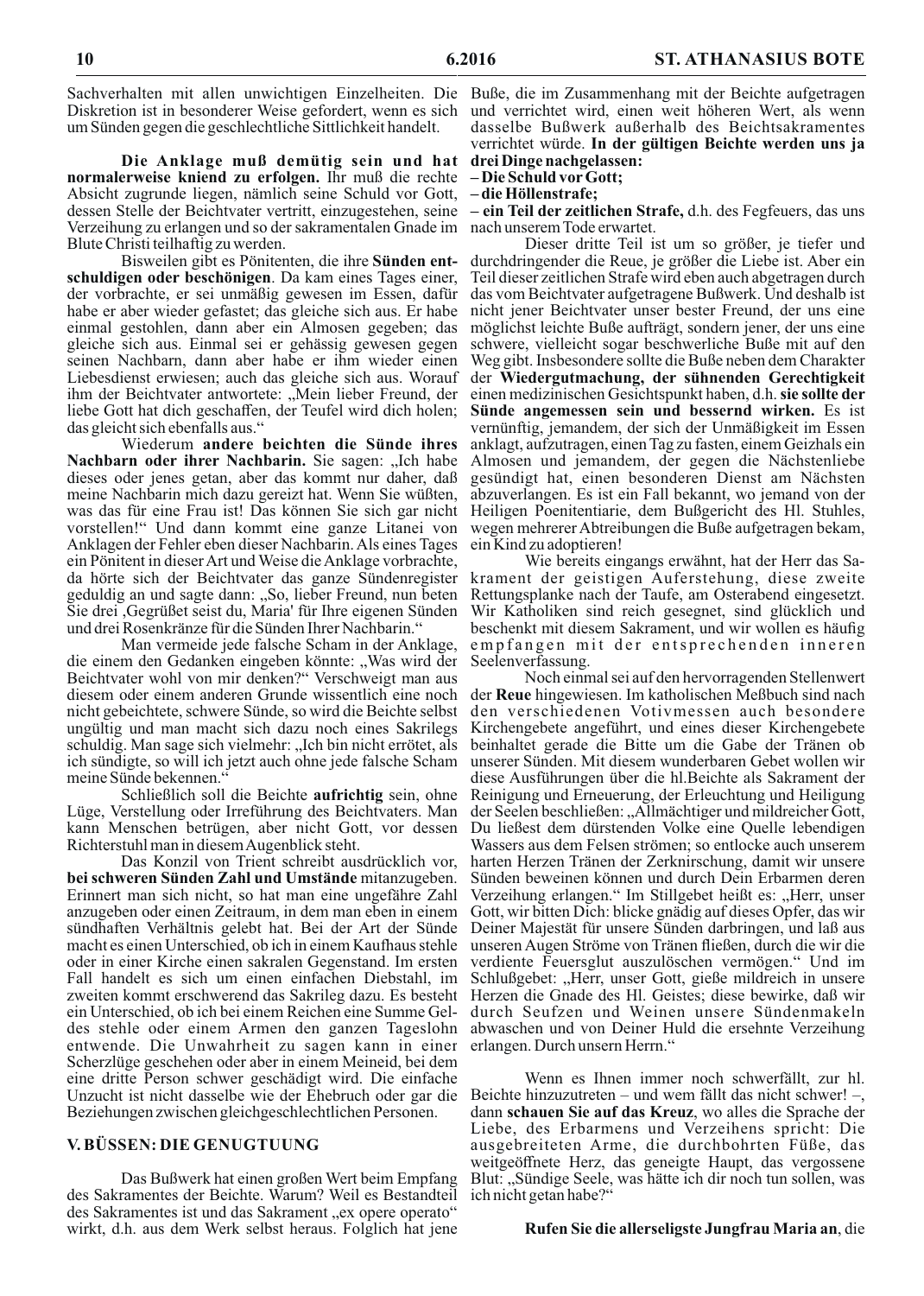die Mutter nicht der Gerechtigkeit, sondern der Barmherzigkeit ist, "mater misericordiae", und die nichts anderes will, als daß Sie sich kraft des Blutes ihres göttlichen Sohnes mit Gott versöhnen zu dessen Ehre, zur Freude des ganzen Himmels und zum Heile Ihrer eigenen Seele.

#### Auch der Papst muß papsttreu seintreu zur Lehre seiner Vorgänger und treu zum Auftrag des Herrn

#### Der Krönungseid des Papstes:

#### "Ich gelobe...

nichts an der Überlieferung, nichts an dem, was ich von meinen gottgefälligen Vorgängern bewahrt vorgefunden habe, zu schmälern, zu ändern, oder darin irgendeine Neuerung zuzulassen;

vielmehr mit glühender Hingabe als ihr wahrhaft treuer Schüler und Nachfolger mit meiner ganzen Kraft und Anstrengung das überlieferte Gut ehrfurchtsvoll zu bewahren:

alles, was in Widerspruch zu der kanonischen Ordnung auftauchen mag, zu reinigen;

die heiligen Canones und Verordnungen unserer Päpste gleichwie göttliche Aufträge des Himmels zu hüten, da ich mir bewußt bin, Dir, Dessen Platz ich durch göttliche Gnade einnehme, Dessen Stellvertretung ich mit Deiner Unterstützung innehabe, strengste Rechenschaft über alles, was ich bekenne, im göttlichen Gericht ablegen zu müssen.

Wenn ich es unternehmen sollte, in irgendetwas nach anderem Sinn zu handeln, oder zulassen sollte, daß es unternommen wird, so wirst Du mir an jenem furchtbaren Tag des göttlichen Gerichts nicht gnädig sein.

Daher unterwerfen Wir auch dem Ausschluß des strengsten Bannes: wer es wagen sollte - seien es Wir selbst, sei es ein anderer - irgendetwas Neues im Widerspruch zu dieser so beschaffenen evangelischen Überlieferung und der Reinheit des orthodoxen Glaubens und der christlichen Religion zu unternehmen, oder durch seine widrigen Anstrengungen danach trachten sollte, irgendetwas zu ändern oder von der Reinheit des Glaubens zu unterschlagen oder jenen zuzustimmen, die solch lästerliches Wagnis unternehmen"

(Liber Diurnus Romanorum Pontificum, vgl. Migne, Patrologia Latina, S. 105, 40-44)

Ubersetzung (von Dr. Werner Hensellek, Wien):

Dieser Krönungseid wurde von den letzten Päpsten nicht mehr abgelegt.

#### Das I. Vatikanische Konzil (1869/70) über die **Unfehlbarkeit des Papstes:**

"Neque enim Patri successoribus Spiritus Sanctus promissus est, ut eo revelante novam doctrinam patefecerent, sed ut, eo assistente, traditam per Apostolos revelationem seu fidei depositum sancte custodirent et fideliter exponerent." (Vaticanum I, Pastor aeternus IV, vgl. DH 3070).

Den Nachfolgern des Petrus wurde der Heilige Geist nämlich nicht dazu verheißen, daß sie durch seine Offenbarung eine neue Lehre ans Licht bringen, sondern damit sie mit seinem Beistand die durch die Apostel überlieferte Offenbarung bzw. die Hinterlassenschaft des Glaubens heilig bewahren und getreu auslegen. (Vaticanum I, Pastor aeternus IV, vgl. DH 3070).

\*\*\*

#### Predigt zum 2. Fastensonntagvon Pater Francois Berthod, Verklärung Christi, am 21.02.2016 (Math 17,1-9).

#### Liebe Gläubige!

Das heutige Evangelium berichtet das große Geheimnis der Verklärung unseres Herrn Jesus Christus. Die Verklärung Jesu fand "auf einem hohen Berge", auf dem Berge Tabor statt. Moses und Elias erschienen an seiner Seite vor drei Aposteln: Petrus, Jakobus und Johannes. Diese drei – und besonders Petrus – waren außer sich vor Freude, bis die Stimme des göttlichen Vaters erscholl und sie mit Furcht erfüllte. "Dieser ist mein geliebter Sohn, an dem Ich mein Wohlgefallen habe. Ihn sollt ihr hören!"

Um die Bedeutung dieses Geheimnisses in etwa zu verstehen, müssen wir zwei Ereignisse erwähnen, die sich sechs Tage zuvor abgespielt hatten. Das erste ist das Bekenntnis Petri [Math 16,13], das zweite die Leidensweissagung [Math 16,21-23].

Betrachten wir also diese zwei Ereignisse; zuerst das **Bekenntnis Petri:** 

Jesus fragte die Apostel: "Für wen haltet ihr mich?" Da antwortete Simon Petrus, vom Heiligen Geiste erleuchtet: "Du bist der Christus, der Sohn des lebendigen Gottes.", Christus' heißt, Gesalbter'. Im Alten Testament wurden drei Ämter durch eine Salbung übertragen, nämlich das Amt des Königs, das des Propheten und das des Priesters. Von Jesus sagt aber Petrus nicht, er sei "ein Christus", sondern "Du bist der Christus", also der Gesalbte schlechthin, derjenige der mit einer größeren Fülle als alle Könige, Propheten und Priester des Alten Bundes die göttliche Salbung erhielt. Und tatsächlich ist seine Menschheit mit der Gottheit in einer einzigen Person vereinigt. Jesus Christus ist mehr noch als ein Gesalbter, er ist der eigentliche Sohn Gottes. Der hl. Petrus bekennt hier also die Gottheit Jesu. Daraufhin spricht ihn Jesus selig: "Denn nicht Fleisch und Blut haben es dir geoffenbart, sondern mein Vater im Himmel." Das Bekenntnis des Petrus schlägt also seine Wurzel unmittelbar in jener Erkenntnis, die Gott-Vater von seinem eigenen Sohn hat! Wie fest, wie unerschütterlich ist ein solches Bekenntnis! Es besitzt eine solche Festigkeit, dass die gesamte Glaubensgemeinschaft der Kirche für alle Jahrhunderte hindurch auf diesen Glauben des Apostelfürsten gestützt gegründet sein wird: "Du bist Petrus, der Fels, und auf diesen Felsen will ich meine Kirche bauen."

Daher müssen wir sagen, dass nicht die Person des Petrus oder seiner Nachfolger, nicht die Talente und Charismen des Petrus und seiner Nachfolger, ja nicht einmal der Gnadenstand des Petrus und seiner Nachfolger es sind, welche das Fundament der Kirche und deren Festigkeit ausmachen, sondern es sind diese unfehlbaren Erkenntnisse, die Dogmen des Glaubens, die Petrus von Gott-Vater geoffenbart bekommen hat - und weil er sie von Gott-Vater bekommen hat.

Nach dieser Offenbarung ist Petrus von der Überzeugung, dass Christus Gott ist, dass alle Eigenschaften und Vorzüge der Gottheit Ihm zukommen, so geprägt und mitgerissen, dass ihn diese Uberzeugung geradezu verblendet. Und so verliert er andere Wahrheiten aus dem Auge, ja er wird sie sogar ablehnen. Und dies führt uns zum zweiten Ereignis, zu der Leidensweissagung durch Christus [Math 16,21-23]:

"Von da an begann Jesus seinen Jüngern zu zeigen,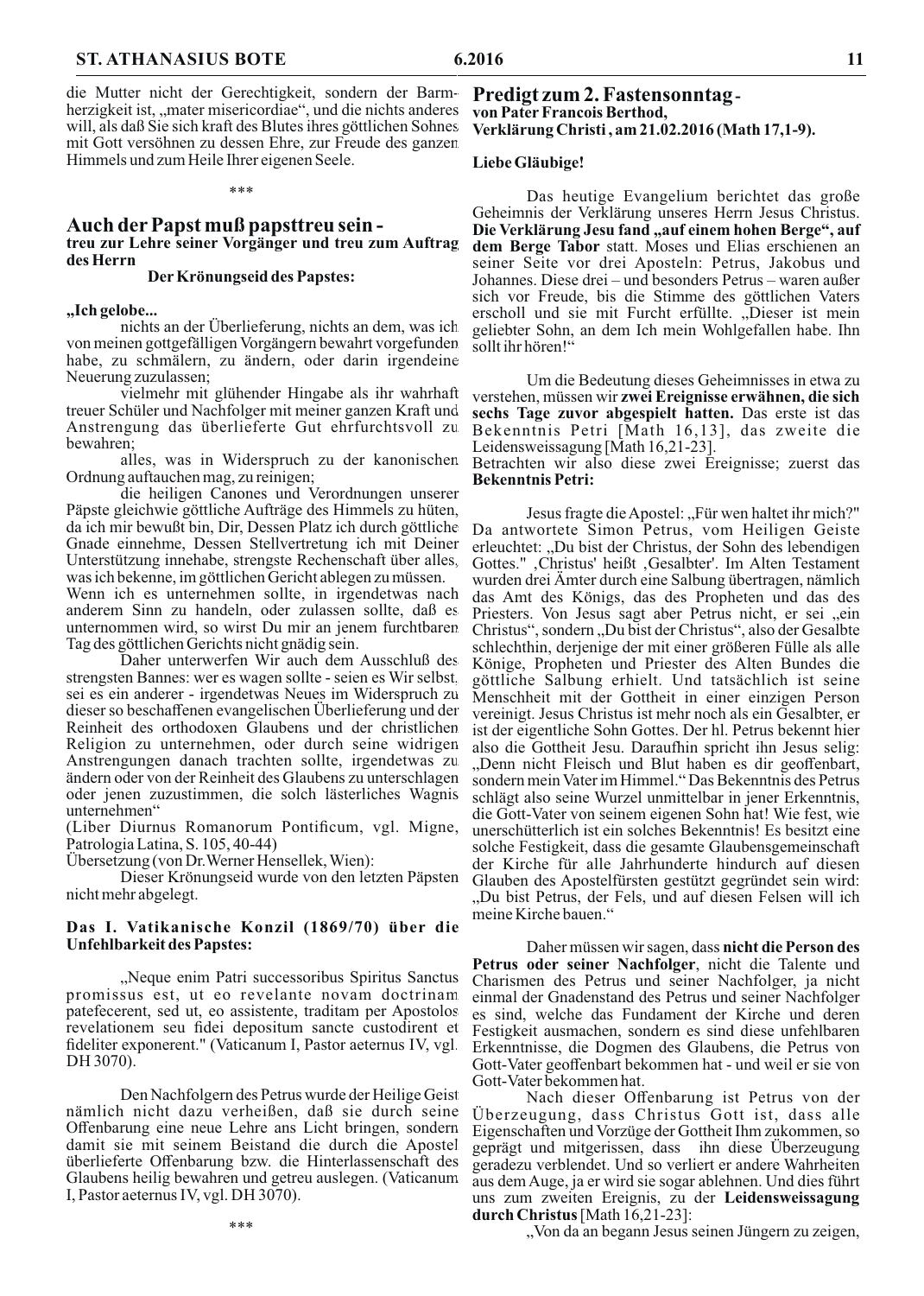Priestern vieles erleiden, getötet werden, und am dritten Tag auferstehen."

Wie reagiert Petrus auf diese Weissagung? "Da nahm Ihn Petrus beiseite und fing an, es Ihm zu verweisen: ,Das sei fern von Dir, Herr! Das darf dir nicht widerfahren!" Und hier müssen wir staunen vor der Vehemenz der Antwort Sache der Menschen."

Dies lässt uns etwas Wichtiges verstehen: um am das Gesetz Gottes unfehlbar zu verkünden. Geheimnis Christi teilzuhaben, am Geheimnis des Heiles, um sein Heil wirken zu können, muss der Gläubige wie Menschlichkeit der Kirche bekennen! Ihre Petrus an die Gottheit Jesu glauben, aber auch an seine Leidensfähigkeit, ihre Fähigkeit, Niederlagen zu erleiden, Menschheit! Man muss an seine unsterbliche und allmächtige Gottheit glauben, aber auch an seine sterbliche so schwierig es auch sein mag. Das Leiden der Kirche, das Menschheit, die dem Leid und der Möglichkeit der Zerschlagen-Sein der Kirche als unmöglich, als ihrer Niederlage unterworfen ist! Der Gläubige muss jedem Wort Gottheit nicht würdig ablehnen, bedeutet, sich mit einem glauben, das aus dem Munde Gottes stammt, das geoffenbart Petrus zusammenzuschließen, der "den Sinn für die Sache wird, gleich, wie schwierig es sein mag, sie mit anderen Gottes nicht hat", der insofern Christus "ein Ärgernis ist", Geheimnissen unter einen Hut zu bringen.

Der Maßstab unseres Glaubens ist nicht die Glorie besteht, ausklammert. Fassungskraft unseres Verstandes, auch nicht die Kohärenz, die wir in den Wahrheiten wahrnehmen, sondern die Autorität Gottes selbst, der uns belehrt. Der Glaube besteht wesentlich in der Unterwerfung unseres Verstandes unter die Wahrheiten, welche Gott selbst, der die Wahrheit Orden usw., müssen wir in ihr weiterhin, kraft des Glaubens, ist, offenbart.

Jetzt, wo wir diese zwei Ereignisse in Erinnerung gerufen haben, können wir den Beweggrund der Verklärung besser nachvollziehen.

Petrus und die anderen Apostel hatten zwar in Jesus Christus die Gottheit erkannt. Doch ahnten sie noch nicht, welche heiligende Ausstrahlungskraft nichts von ihrer Auswirkung sie auf den Leib, mit dem sie sich vereint hatte, haben konnte. Sie ahnten ebenfalls noch nicht, dass der Triumph Gottes über den Widersacher, die Sünde und das erschütternden Schauspiel der Hinrichtung ihres göttlichen Übel in der menschlichen Schwachheit am besten zur Geltung kommen würde.

der Herrlichkeit, welche seine Gottheit seiner Menschheit Beständigkeit unerschütterlich zu bleiben. mitteilt. Er gibt ihnen für wenige Augenblicke Anteil an Seiner Glückseligkeit, die Seine vergöttlichte Menschheit ausstrahlt. "Herr, es ist ein Glück für uns, hier zu sein." Sie schauen die Macht und die Herrlichkeit des Königs aller Könige, des wahren Gottes und wahren Menschen an, in seiner Quelle. Da geht die Prophetie in Erfüllung, die Jesus kurz zuvor verkündet hatte: "Einige von denen, die hier Quelle: kath.info vom 11. April 2016 stehen, werden den Tod nicht kosten, bis sie den von Roberto de Mattei\* Menschensohn in seinem Reich kommen sehen." Unser Herr zeigt sich ihnen verklärt, um den Glauben Petri und der Apostel, um den Glauben der Kirche zu vervollständigen und zu vollenden.

#### Welche Lehre sollen wir nun daraus ziehen?

Wir sollen diese Erwägungen auf die Kirche anwenden. Die Kirche ist die Verlängerung des Heilswirkens Jesu in die Zeit hinein. Sie ist die mystische "Eine gefährliche schizophrene Pathologie" Braut Jesu, sie spiegelt in ihrem Leben, in ihrer Geschichte die Geheimnisse des Lebens Jesu wieder. Wie Jesus von den von den Ihrigen abgelehnt, sie wird den heidnischen Völkern, den gottlosen Machthabern, den gottlosen Instanzen ausgeliefert werden. Sie wird zum Tode verurteilt, zur Vernichtung bestimmt werden. Aber wie Jesus, wird sie den Sieg über den Tod davon tragen, und ihre volle Vitalität und Fruchtbarkeit wiedererlangen. "Die Pforten der Hölle werden sie nicht überwältigen."

Wir müssen also, nach dem Vorbild Petri, 1. das Göttliche in der Kirche fest bekennen. Die Kirche ist unter entwickeln könnte, zu trennen, ist laut Kardinal Robert

er müsse nach Jerusalem gehen, und von den Ältesten und allen irdischen Gesellschaften und Obrigkeiten "die Gesalbte, die Tochter des lebendigen Gottes!" Sie ist göttlich ihrer Sendung nach: sie ist dazu da, die Menschen zu vergöttlichen, "teilhaftig der göttlichen Natur" [2 Petr 1,4] zu machen; sie ist göttlich ihrem Ursprung nach: ihr Gründer ist Christus selbst, der wahre Gott; sie ist göttlich, was die Vollkommenheit ihrer hierarchischen Struktur angeht, Jesu! "Weg von mir, Satan! Ein Ärgernis bist du mir. Denn welche allen Epochen und allen Kulturen angepasst ist und du hast nicht Sinn für die Sache Gottes, sondern für die keiner Umgestaltung bedarf; sie ist göttlich, was die Gewalten angeht, welche ihr anvertraut worden sind: die Gewalt, Gnade in den Seelen zu bewirken und die Gewalt,

Und wir müssen genauso fest 2. auch die zerschlagen zu werden. Wir müssen beide Seiten festhalten, weil er ja einen Teil des Geheimnisses, in welchem seine

Trotz des jetzigen Leidens der Kirche, trotz ihrer jetzigen Fruchtlosigkeit, der Fruchtlosigkeit ihrer Strukturen, der Fruchtlosigkeit ihrer Hierarchie, der Fruchtlosigkeit ihrer Werke, ihrer Diözesen, religiösen das sehen, was die göttliche Macht in ihr und durch sie immer noch vermag. Der Glaube an die Gottheit Jesu und an seine Verklärung verlieren in den Stunden von Golgotha nichts von ihrer Wahrhaftigkeit. So auch verlieren in der heutigen Krise das Göttliche in der Kirche und ihre Wahrhaftigkeit.

Möge unsere Liebe Frau, die vor dem Sohnes in ihrem Glauben unerschütterlich geblieben ist, uns die Gnade erlangen, vor dem erschütternden Schauspiel der Aus diesem Grund enthüllt ihnen Jesus etwas von Zerstörung der katholischen Kirche im Glauben an ihre

# Roberto de Mattei: Amoris Laetitia ist ein "katastrophales Dokument"

 $***$ 

Mit dem am 8. April veröffentlichten Apostolischen Schreiben Amoris Laetitia äußerte sich Papst Franziskus offiziell zu Problemen der Ehemoral, über die seit zwei Jahren diskutiert wird. (...)

(...) Die Seelsorge beruht auf der dogmatischen und Seinigen zurückgewiesen wurde, so wird auch die Kirche moralischen Doktrin. "Es kann keine Seelsorge geben, die im Mißklang mit der Wahrheit der Kirche und ihrer Moral und im Gegensatz mit ihren Gesetzen ist und nicht auf die Erreichung des Ideals des christlichen Lebens ausgerichtet ist!", so Kardinal Velasio De Paolis in seinen Ausführungen vor dem Kirchengericht von Umbrien vom 27. März 2014. Die Idee, das Lehramt von der seelsorglichen Praxis, die sich je nach Umständen, Moden und Leidenschaften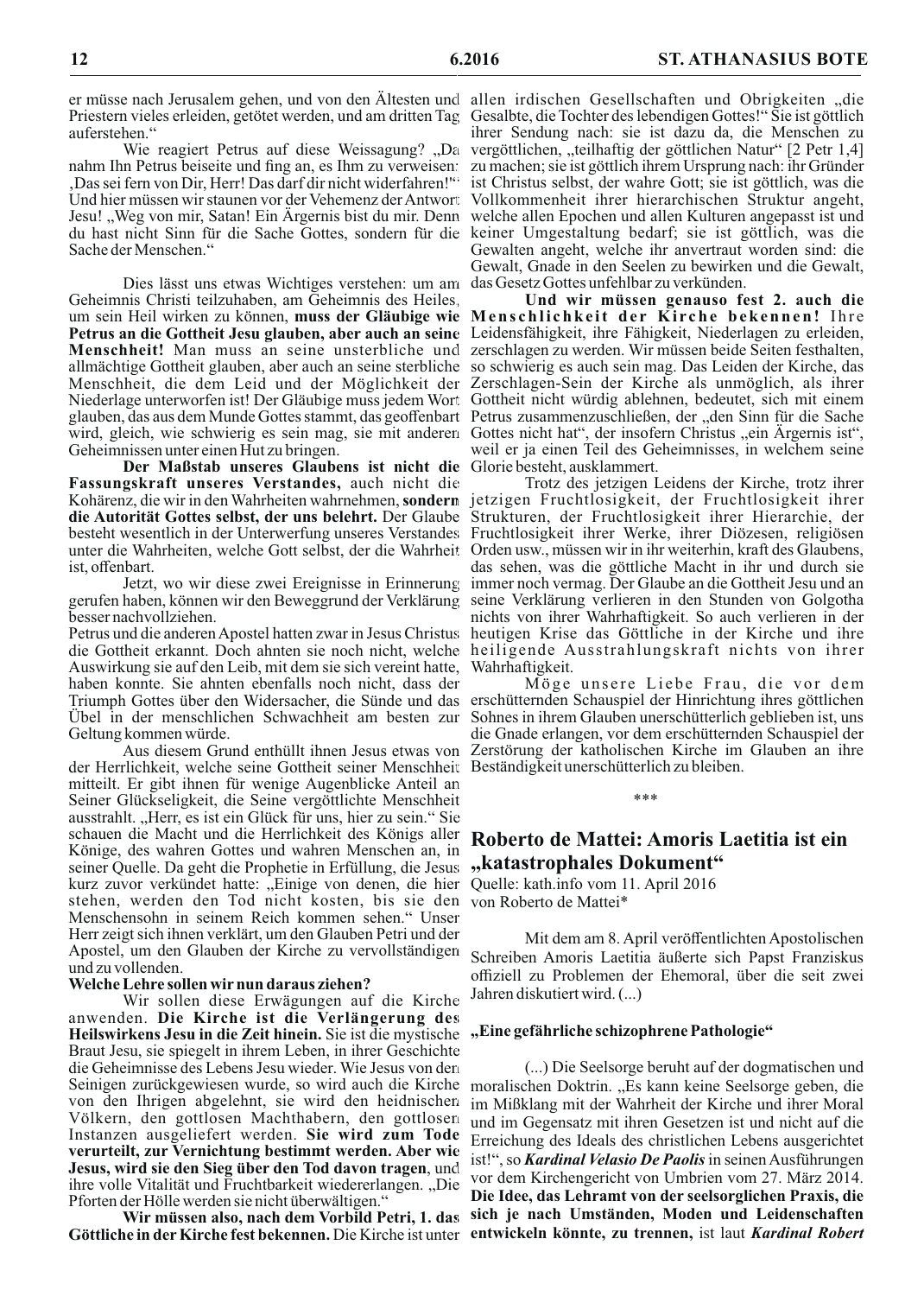Sarah "eine Form von Häresie, eine gefährliche schizophrene Pathologie" (La Stampa, 24. Februar 2015).

#### Der Umsturz liegt darin, "sich keine generelle Regelung erwarten zu dürfen"

In den Wochen, die dem nachsynodalen Schreiben vorausgegangen sind, haben sich die öffentlichen und privaten Interventionen von Kardinälen und Bischöfen beim Papst vervielfacht, mit dem Ziel, die Veröffentlichung eines Dokuments voller Fehler abzuwenden, die durch eine Vielzahl von Abänderungsempfehlungen deutlich wurden, welche die Glaubenskongregation am Entwurf anbrachte. Franziskus machte aber keinen Schritt zurück, sondern scheint die Letztfassung des Schreibens, oder zumindest einige der Schlüsselstellen, der Hand von Theologen seines Vertrauens überlassen zu haben, die eine Neuinterpretation des heiligen Thomas von Aquin im Licht der Hegelschen Dialektik versuchten. Die Theologie der Praxis schließt nämlich jede doktrinelle Aussage aus und überläßt es der Geschichte, die Verhaltenslinien für das menschliche Handeln abzustecken. Deshalb "kann man verstehen", so Papst Franziskus, "dass man von der Synode oder von diesem Schreiben keine neue, auf alle Fälle anzuwendende generelle gesetzliche Regelung kanonischer Art erwarten durfte" (Amoris Laetitia, 300). Wenn man davon überzeugt ist, daß die Christen sich in ihrem Verhalten nicht nach absoluten Grundsätzen auszurichten, sondern auf die "Zeichen der Zeit" zu hören haben, wäre es in der Tat ein Widerspruch, Regeln welcher Art auch immer zu formulieren.

Alle erwarteten sich die Antwort auf eine grundlegende Frage: Können jene, die nach einer ersten Ehe standesamtlich erneut heiraten, das Sakrament der Eucharistie empfangen? Auf diese Frage hat die Kirche immer mit einem kategorischen Nein geantwortet. Die wiederverheirateten Geschiedenen können die Kommunion nicht empfangen, weil ihr Lebensstand und ihre Lebensverhältnisse in objektivem Widerspruch stehen "zu jenem Bund der Liebe zwischen Christus und der Kirche, den die Eucharistie sichtbar und gegenwärtig macht" (Familiaris Consortio, 84).

#### "Kommunionverbot für wiederverheiratete Geschiedene gilt nicht mehr absolut"

Die Antwort des nachsynodalen Schreibens lautet hingegen: grundsätzlich Nein, aber "in gewissen Fällen" (Amoris Laetitia, 301, Fußnote 351). Die wiederverheirateten Geschiedenen sollen "integriert" und nicht ausgeschlossen werden (Amoris Laetitia, 299). Ihre Integration kann "in verschiedenen kirchlichen Diensten zum Ausdruck kommen: Es ist daher zu unterscheiden. welche der verschiedenen derzeit praktizierten Formen des Ausschlusses im liturgischen, pastoralen, erzieherischen und institutionellen Bereich überwunden werden können" (Amoris Laetitia, 299), ohne die Sakramentenordnung auszuschließen (Amoris Laetitia, Fußnote 336).

Tatsache ist: Das Kommunionverbot für wiederverheiratete Geschiedene gilt nicht mehr absolut. Der Papst erlaubt nicht als allgemeine Regel die Kommunion für die Geschiedenen, er verbietet sie aber auch nicht. Kardinal Caffarra betonte in seiner Zurückweisung der Kasper-These: "Hier legt man Hand an die Doktrin. Zwangsläufig. Man kann auch sagen, daß man es nicht tut, aber man tut es. Und nicht nur das. Man führt einen Brauch ein, der diese Vorstellung langfristig nicht nur im christlichen Volk verankern wird: Es existiert keine absolut unauflösliche Ehe. Und das ist mit Sicherheit gegen den Willen des Herrn. Darüber gibt es keinen Zweifel" (Interview in Il Foglio, 15. März 2014).

Für die Theologie der Praxis zählen nicht die Regeln, sondern die konkreten Fälle. Und was Abstraktum nicht möglich ist, ist Konkretum möglich. Kardinal Burke bemerkte jedoch richtiggehend: "Wenn die Kirche den Empfang der Sakramente (auch nur in einem Fall) einer Person erlauben würde, die sich in einer irregulären Situation befindet, würde das bedeuten, daß die Ehe entweder nicht unauflöslich ist, und damit diese Person nicht im Stand des Ehebruchs lebt, oder daß die heilige Kommunion nicht Gemeinschaft im Leib und Blut Christi ist, die hingegen die rechte Disposition der Person erfordert, nämlich die schwere Sünde zu bereuen und die feste Absicht, nicht mehr zu sündigen" (Interview von Alessandro Gnocchi in Il Foglio, 14. Oktober 2014).

#### Welcher Hirte wird es noch wagen, die Kommunion zu verweigern?

Die Ausnahme ist zudem bestimmt, zur Regel zu werden, weil das Zugangskriterium zur Kommunion in Amoris Laetitia der "persönlichen Unterscheidung" des Einzelnen überlassen wird. Die Unterscheidung erfolgt "Fall für Fall" durch "das Gespräch mit dem Priester im Forum internum" (Amoris Laetitia, 300). Welche Seelenhirten werden es aber noch wagen, den Zugang zur Eucharistie zu verweigern, wenn "das Evangelium selbst von uns verlangt, weder zu richten, noch zu verurteilen" (Amoris laetitia, 308), und man "alle einzugliedern" (Amoris laetitia, 297) und "die konstitutiven Elemente in jenen Situationen zu würdigen" hat, "die noch nicht oder nicht mehr in Übereinstimmung mit ihrer Lehre von der Ehe sind" (Amoris Laetitia, 292)?

Hirten, die die Gebote der Kirche einfordern möchten, riskieren laut dem päpstlichen Schreiben, sich "wie Kontrolleure der Gnade und nicht wie ihre Förderer" zu verhalten (Amoris Laetitia, 310). "Daher darf ein Hirte sich nicht damit zufrieden geben, gegenüber denen, die in irregulären' Situationen leben, nur moralische Gesetze anzuwenden, als seien es Felsblöcke, die man auf das Leben von Menschen wirft. Das ist der Fall der verschlossenen Herzen, die sich sogar hinter der Lehre der Kirche zu verstecken pflegen, »um sich auf den Stuhl des Mose zu setzen und – manchmal von oben herab und mit Oberflächlichkeit – über die schwierigen Fälle und die verletzten Familien zu richten«" (Amoris Laetitia, 305). Kaspers Forderung verschämt in einer Fußnote versteckt

Diese ungewohnte Sprache, härter als die Herzenshärte, die den "Kontrolleuren der Gnade" vorgeworfen wird, ist das Unterscheidungsmerkmal von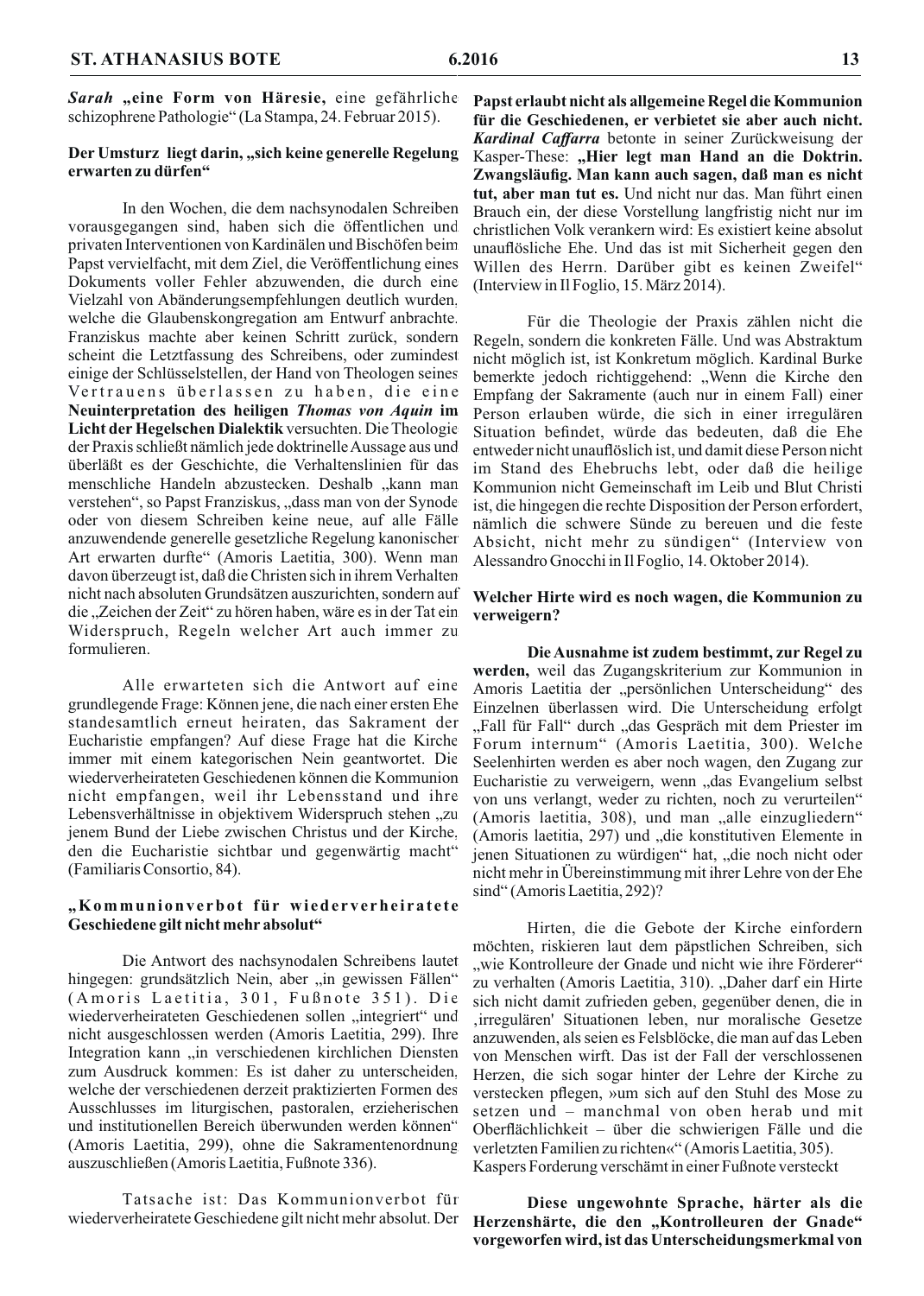Amoris Laetitia. Keineswegs zufällig bezeichnete sie Kardinal Christoph Schönborn bei der Pressekonferenz vom 8. April als "ein sprachliches Ereignis". "Meine große Freude über dieses Dokument", sagte der Kardinal aus Wien, liege darin, daß es "konsequent die künstliche, äußerliche, eindeutige Unterscheidung zwischen regulär und irregulär überwindet".

Die Sprache drückt, wie immer, einen Inhalt aus. Die Situationen, die das nachsynodale Schreiben nur als "sogenannte irreguläre" bezeichnet, sind der öffentliche Ehebruch und das außereheliche Zusammenleben. Für Amoris Laetitia verwirklichen sie das Ideal der christlichen Ehe, wenn auch nur "teilweise und analog" (Amoris Laetitia, 292).

"Aufgrund der Bedingtheiten oder mildernder Faktoren ist es möglich, dass man mitten in einer objektiven Situation der Sünde – die nicht subjektiv schuldhaft ist oder es zumindest nicht völlig ist  $-$  in der Gnade Gottes leben kann, dass man lieben kann und dass man auch im Leben der Gnade und der Liebe wachsen kann, wenn man dazu die Hilfe der Kirche bekommt" (Amoris Laetitia,  $305$ ) – "in gewissen Fällen könnte es auch die Hilfe der Sakramente sein" (was etwas verschämt in der dazugehörigen Fußnote 351 steht).

#### Amoris Laetitia Ausdruck der von den Päpsten verurteilten "neuen Moral"

Gemäß katholischer Moral können die Umstände, die den Kontext bilden, in denen eine Handlung stattfindet, die moralische Qualität der Handlung weder ändern noch eine in sich schlechte Handlung richtig und gut machen. Die Doktrin des moralisch Absoluten und des intrinsece malum (des in sich Schlechten) wird durch Amoris laetitia in Nichts aufgelöst. Das neue päpstliche Schreiben paßt sich der "neuen Moral" an, die von *Pius XII*. in zahlreichen Dokumenten und von Johannes Paul II. in Veritatis splendor verurteilt wird. Die Situationsmoral überläßt es den Umständen und im Letzten dem subjektiven Gewissen des Menschen zu bestimmen, was gut und was böse ist. Der außereheliche Geschlechtsverkehr wird nicht als an sich unerlaubt gesehen, sondern sei - da ein Akt der Liebe-nach seinen Umständen zu bewerten.

Allgemeiner gesprochen gibt es demnach weder das in sich Böse noch eine schwere Sünde oder Todsünde. Die Gleichsetzung zwischen Personen im Stand der Gnade (reguläre Situationen) und Personen im Zustand anhaltender Sünde (irreguläre Situationen) ist nicht nur sprachlicher Art: Ihr scheint die lutherische Theorie vom Menschen simul iustus et peccator (sowohl Gerechter als auch Sünder) zugrundezuliegen, die durch das Dekret über die Rechtfertigung vom Konzil von Trient verurteilt wurde  $(DH, 1551-1583).$ 

#### Amoris Laetitia "viel schlimmer" als Kaspers Rede von 2014

Das nachsynodale Schreiben Amoris Laetitia ist viel schlimmer als die Rede von Kardinal Kasper vom Februar 2014, gegen die sich zu recht so viel Kritik in Büchern, Artikeln und Interviews gerichtet hat. Kardinal

Kasper hatte einige Fragen gestellt. Das Schreiben Amoris Laetitia liefert die Antwort: Es öffnet den wiederverheirateten Geschiedenen die Tür, es kanonisiert die Situationsmoral und leitet einen Normalisierungsprozeß für alle Formen des **Zusammenlebens more uxorio** (wie Mann und Frau - ohne Legalisierung) ein.

In Anbetracht der Tatsache, daß das neue Dokument zum nicht unfehlbaren ordentlichen Lehramt gehört, bleibt zu hoffen, daß es zum Gegenstand einer gründlichen kritischen Analyse von Seiten der Theologen und Hirten der Kirche wird, ohne sich der Illusion hinzugeben, darauf die "Hermeneutik der Kontinuität" anwenden zu können. Der Text ist katastrophal. Noch katastrophaler ist, daß er vom Stellvertreter Christi unterzeichnet ist. Für jene aber, die Christus und Seine Kirche lieben, ist das ein guter Grund, zu reden und nicht zu schweigen. Machen wir uns also die Worte von *Msgr. Athanasius Schneider*, eines mutigen Bischofs zu eigen: "Non possumus! Ich werde weder ein nebulöses Gerede noch eine geschickt getarnte Hintertür zur Profanierung des Sakramentes der Ehe und der Eucharistie akzeptieren. Ebensowenig werde ich es akzeptieren, daß man sich über das Sechste Gebot Gottes lustig macht. Ich ziehe es lieber vor, verlacht und verfolgt zu werden, als zweideutige Texte und unehrliche Methoden zu akzeptieren. Ich ziehe das glasklare "Antlitz Christi, der Wahrheit, dem Bild des mit Edelsteinen geschmückten Fuchses vor' (Hl. Irenäus), , denn ich weiß, wem ich Glauben geschenkt habe', , Scio cui credidi' (2 Tim 1,12)."

\*Roberto de Mattei, Historiker, Vater von fünf Kindern, Professor für Neuere Geschichte und Geschichte des Christentums an der Europäischen Universität Rom, Vorsitzender der Stiftung Lepanto, Autor zahlreicher Bücher, zuletzt erschienen: Vicario di Cristo. Il primato di Pietro tra normalità ed eccezione (Stellvertreter Christi, Der Primat des Petrus zwischen Normalität und Ausnahme), Verona 2013; in deutscher Übersetzung zuletzt: Das Zweite Vatikanische Konzil – eine bislang ungeschriebene Geschichte, Ruppichteroth 2011. Die Zwischentitel stammen von der Redaktion. Übersetzung: Giuseppe Nardi.

#### Kind fragt nach.

"Mama. was meint das Wort 'pastoral'?

Mein Kind, 'pastoral' ist, wenn dein Vater mit einer neuen Frau vor den Altar tritt und der Priester so tun muß, als ob ich tot wäre. (Kirchliche Umschau, April 2016, S. 57:)

Gregor von Nazianz (ca. 330-390 n. Chr.), Epistula 130:

"Wenn ich die Wahrheit sagen soll, würde ich am liebsten jede Bischofskonferenz meiden; denn ich habe noch nie eine Synode gesehen, die zu einem glücklichen Ende gebracht worden wäre und die bestehenden Übel geheilt hätte, statt sie zu verschlimmern."

### Das Ziel der herrschenden Eliten: Das christliche Europa soll vernichtet werden!

\*\*\*

Der Vizepräsident der EU-Kommission sagt es ganz offen: "Monokulturelle Staaten ausradieren!"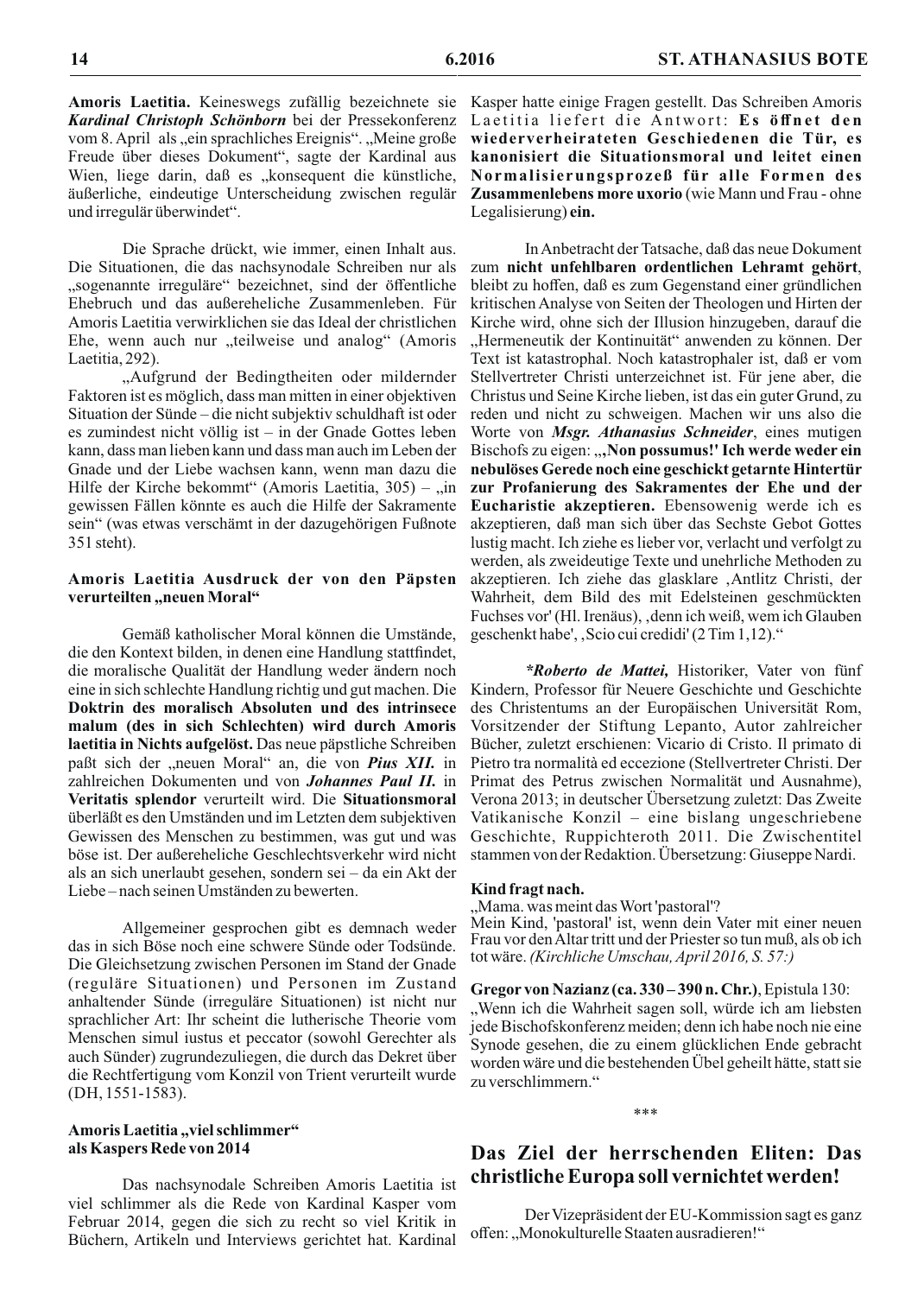Frans Timmermans, niederländischer Diplomat und seit 1. November 2014 erster Vizepräsident der EU-Kommission und EU-Kommissar für "Bessere Rechtssetzung, interinstitutionelle Beziehungen, Rechtsstaatlichkeit und Grundrechtecharta", hat während einer Rede während des sog. "Grundrechte-Kolloquiums der EU" (EU Fundamental Rights Colloqium) die Mitglieder des EU-Parlaments aufgefordert, ihre Anstrengungen zu verstärken, "monokulturelle Staaten auszuradieren" und den Prozess der Umsetzung der "multikulturellen Diversität" (Verschiedenheit) bei jeder einzelnen Nation weltweit zu beschleunigen.

Die Zukunft der Menschheit, so Timmermans, beruhe nicht länger auf einzelnen Nationen und Kulturen, sondern auf einer vermischten Superkultur. Die heutigen Konservativen, die ihre eigenen Traditionen wertschätzen und eine friedliche Zukunft für ihre eigenen Gemeinschaften wollen, berufen sich laut Timmermans auf eine "Vergangenheit, die nie existiert hat" und können deshalb nicht die Zukunft diktieren. Europäische Kultur und europäisches Erbe seien lediglich soziale Konstrukte und jeder, der etwas anderes behaupte, sei engstirnig. Europa sei immer schon ein Kontinent von Migranten gewesen und europäische Werte bedeuteten, dass man multikulturelle Diversität zu akzeptieren habe. Wer dies nicht tue, stelle den Frieden in Europa in Frage.

Die Masseneinwanderung von moslemischen Männern nach Europa sei ein Mittel zu diesem Zweck. Kein Land solle der unvermeidlichen Vermischung entgehen, vielmehr sollen die Zuwanderer veranlasst werden, auch "die entferntesten Plätze des Planeten zu erreichen, um sicherzustellen, dass nirgends mehr homogene Gesellschaften bestehen bleiben."

Timmermans ist einer der ersten unter den EU-Führern, der die Maske fallen lässt und seine Vorstellungen so deutlich ausspricht. Was seine Aussagen implizieren (einschließen), ist klar: die Existenz aller europäischen Völker steht auf dem Spiel. Quelle, mit Video-Dokumentation der Rede:

http://unser-mitteleuropa.com/2016/05/04/vizeprasidentder-eu-kommission-monokulturelle-staaten-ausradieren/

Haben Sie diese Meldung auch in der Mainstream-Presse gelesen? Warum nicht? Es handelt sich schließlich um eine offizielle Aussage eines hochrangigen EU-Politikers, und eine der wichtigsten Informationen des Jahres.

#### $***$

#### **Buchempfehlungen etc.:**

#### Richard Niedermeier: Mohammed vor den Toren von Franz Kronbeck

Wir haben in den letzten Nummern des Athanasius Boten verschiedentlich zum Thema Islam und moslemische Invasion Europas Stellung genommen. Nun ist ein neues Buch erschienen, das wir ihnen ausdrücklich ans Herz legen wollen. Es wurde geschrieben von dem Theologen Richard Niedermeier, und hat den Titel: Mohammed vor den Toren - Ein Kampf um Europa.

Was dieses Buch für uns so wertvoll macht, ist die

Tatsache, daß es von einem Theologen geschrieben wurde (R. Niedermeier promvoierte noch bei dem rechtgläubigen Prof. Dr. Leo Scheffczyk in München). In diesem Buch werden dementsprechend nicht nur politisch-historische, sondern auch theologische Hintergründe der Geistesgeschichte dargestellt. Der Inhalt ist geradezu erschreckend aktuell. Als wir diese Zeilen (Ende März 2016) schrieben, meldeten die Deutschen Wirtschaftsnachrichten, daß der jordanische König Abdullah die Türkei beschuldige, systematisch Terroristen nach Europa zu schicken.

Wie uns die Lektüre von Niedermeiers Buch lehrt, wäre das Vordringen des Islam in Europa nicht möglich gewesen, wenn es nicht politisches Versagen, Eigeninteresse der Mächtigen, Kollaboration verräterischer Eliten, Erpressbarkeit und religiösen oder kulturellen Identitätsverlust unter jenen gegeben hätte, die unsere Heimat vor den kriegerischen Angriffen der Moslems hätten schützen müssen, und ihnen doch allzu oft bereitwillig die Tore geöffnet haben – so wie heute der IS von verschiedenen westlichen Geheimdiensten aufgebaut und mit Waffen versorgt wird, um den syrischen Machthaber Assad und in zweiter Linie Moskau in Bedrängnis zu bringen.

Die Hauptgründe dafür: die Erwartung eigener politischer Vorteile, damals im inner-europäischen Machtgefüge, heute sind es im Zuge der Globalisierung wirtschaftliche bzw. geostrategische Vorteile. Dann aber dauerte es nicht lange, bis die Politiker durch ihre Kooperation mit den moslemischen Staaten wirtschaftlich, und bald auch militärisch erpressbar wurden: Die Denkweise der Moslems war keineswegs auf politischen Kompromiß angelegt und so naiv wie die der Christen. Die Moslems haben zur Verwirklichung ihrer machtpolitischen Visionen von jeher eine Langzeitstrategie verfolgt. Schon immer haben sie neben politischem und militärischem Druck auch die Einwanderung in die christlichen Länder dazu benutzt, um die ethnisch uneinheitlichen Länder politisch zu destabilisieren. Sobald die Moslems dann in einem Land eine gewisse politische Macht erlangt hatten, war es mit der vermeintlichen Toleranz vorbei, und es kam zu Terror-Maßnahmen gegen die nichtmuslimische Bevölkerungsteile, wie wir sie auch heute aus den Nachrichten kennen. Konversionen zum Islam, nicht zuletzt, um einen letzten Rest an Freiheit und Besitz zu retten, waren oft die Folgen. Dabei sind die Moslems von jeher mit äußerster Gewalt vorgegangen: der Terror war von jeher Teil der Strategie der Eroberung!

Doch noch wichtiger ist die Analyse der Verhältnisse auf christlicher Seite, denn dem Vordringen des Islam ging in der Geschichte immer religiöser Indifferentismus und Glaubensverlust auf Seiten der Christen voraus – bezeichnender Weise gerade in den Fragen der Trinitätstheologie, d.h. weil selbst führende Theologen nicht mehr am Glauben an die Dreifaltigkeit des einen wahren Gottes festhalten wollten! So hingen etwa zur Zeit der Eroberung des spanischen Westgotenreiches viele der Irrlehre des Arianismus an, die besagt, daß die Gottheit nur dem Vater, aber nicht dem Sohne zukomme.

So gesehen bekommt die alte Aussage, die Islamische Herrschaft sei eine Strafe für den Unglauben eine Tiefendimension, denn in ganz Europa haben seit der Renaissance nicht wenige Theologen das Christentum